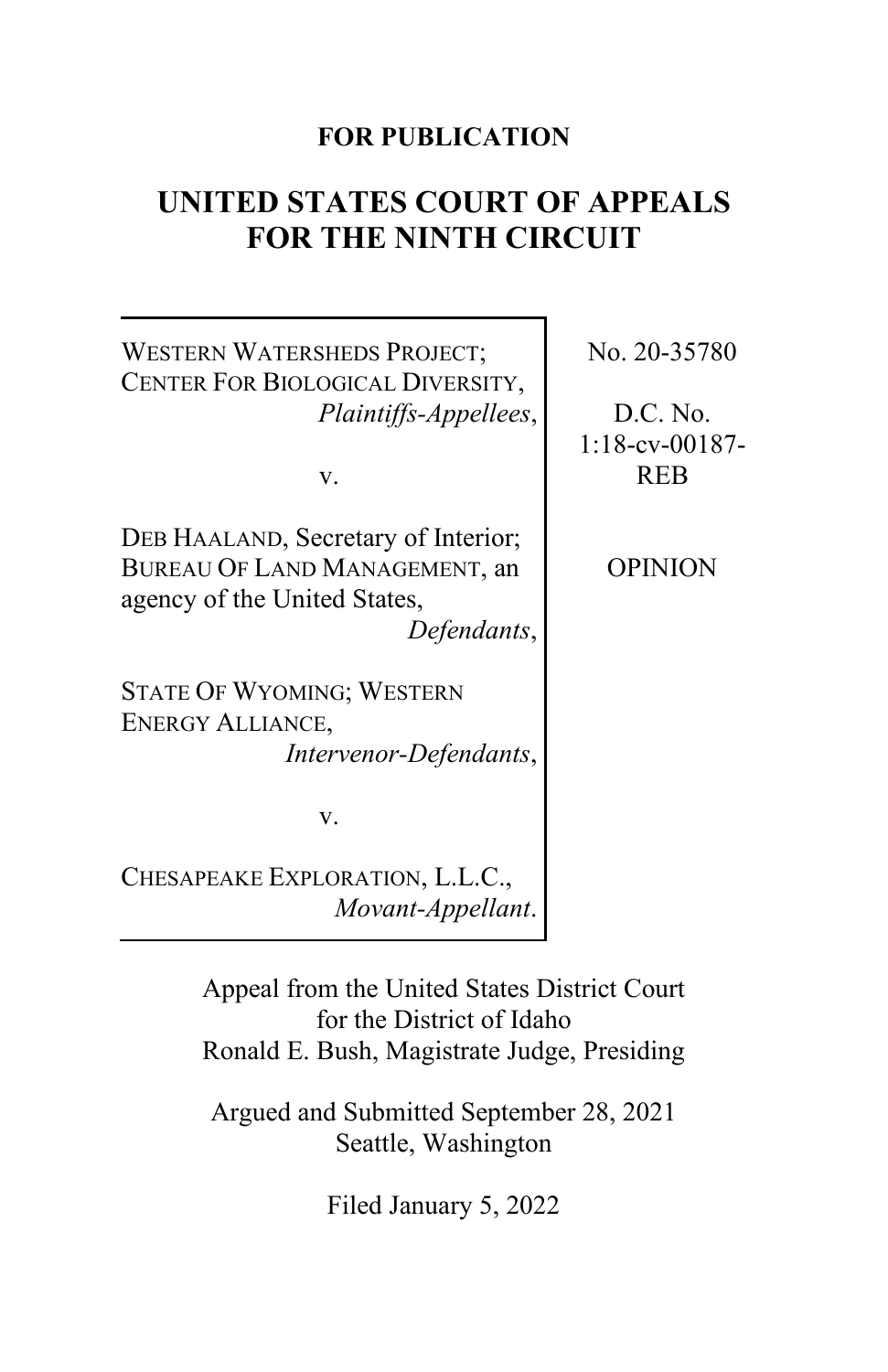#### Before: Ronald M. Gould, Richard R. Clifton, and Eric D. Miller, Circuit Judges.

Opinion by Judge Clifton

## **SUMMARY**[\\*](#page-1-0)

#### **Intervention**

The panel reversed the district court's order denying Chesapeake Exploration, LLC's motion to intervene as of right in an action brought by plaintiff environmental groups alleging that the federal government unlawfully issued oil and gas leases on federal land, and remanded with instructions to the district court to enter an order granting the motion.

On May 12, 2020, the district court stayed vacatur of the lease sales pending appeal. Chesapeake is an independent producer of oil and natural gas, and two weeks after issuance of the stay, it moved to intervene as a defendant in the case. In its motion for intervention, Chesapeake noted that it had already spent more than \$19.7 million to acquire, explore, and develop the leases. In "Phase One," the district court considered plaintiffs' challenges to certain specific lease sales. The district court first denied Chesapeake's request to intervene for purposes of the Phase One appeal in a July 2020 order, and then denied Chesapeake's request to

<span id="page-1-0"></span><sup>\*</sup> This summary constitutes no part of the opinion of the court. It has been prepared by court staff for the convenience of the reader.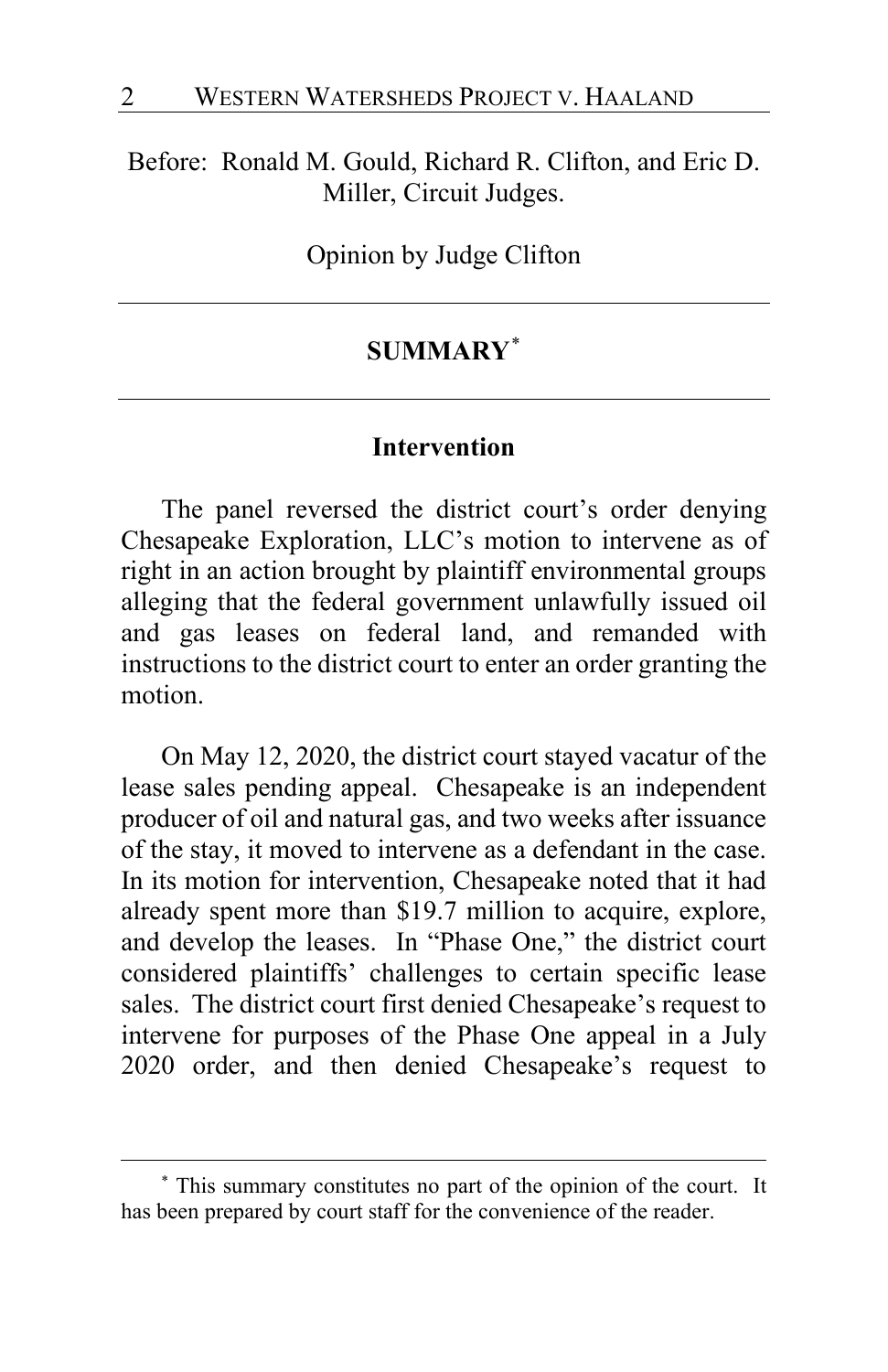intervene in subsequent phases of the litigation in a separate August 2020 order.

The panel held that Chesapeake was entitled to intervention as of right under Fed. R. Civ. P. 24(a). Chesapeake has a significantly protectable interest that could be impaired by the disposition of this action, its intervention motion was timely, and its interests will not be adequately represented by existing parties.

Addressing the element of timeliness, the panel considered three factors: the stage of the proceedings at which the applicant sought to intervene; the prejudice to other parties; and the reason for and length of the delay. Concerning the stage of proceedings, the panel held that Chesapeake's participation in the Phase One appeal did not implicate its potential participation in subsequent phases of the litigation, and vice versa. Because Chesapeake's request to intervene in Phase One of the appeal was analytically distinct from its request to participate in a subsequent phase, the district court should have treated the former request as timely filed within the time for the filing of the appeal, which it indisputably was. Accordingly, the stage of the proceedings at which Chesapeake sought to participate supported the conclusion that its request was timely. In addition, the district court did not convincingly explain why Chesapeake's interest in an entirely new phase of the litigation was not warranted. Concerning prejudice to the parties, the panel held with respect to Chesapeake's attempted intervention in Phase One, the prejudice identified by the district court boiled down to the likelihood that additional parties and arguments might make resolution of the case more difficult. This was a poor reason to deny intervention. The district court gave the same inadequate rationale when addressing Chesapeake's request to intervene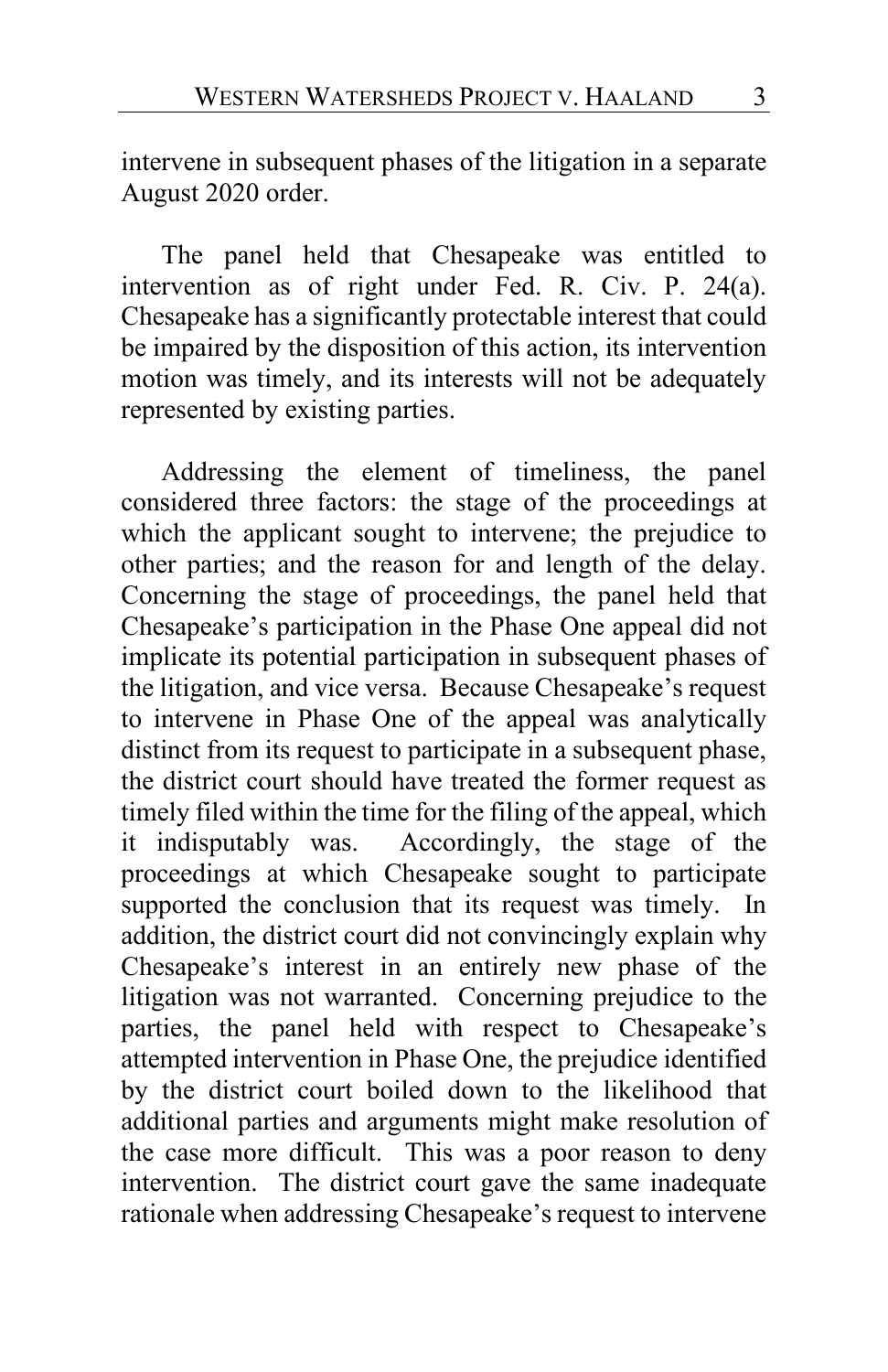in a subsequent phase. Concerning the reason for and length of delay, the panel held that the district court erred to the extent it measured the length of Chesapeake's delay by reference to events pre-dating the time at which it was reasonably on notice that its interests were not being adequately represented. Although Chesapeake moved to intervene over two years after the start of this litigation, its motion came just three months after it discovered that its leases were involved in this litigation, and just over two weeks after the district court stayed vacatur of the Phase One lease sales. The panel concluded under the totality of the circumstances that the district court abused its discretion in finding that Chesapeake's motion for intervention was untimely.

Addressing the element of adequacy of representation, the panel held that Chesapeake made sufficiently colorable arguments that intervenor Western Energy Alliance would not make all of Chesapeake's proposed arguments. Chesapeake identified three such arguments: execution of a lease constituted a "subsequent ministerial act," rather than a final agency action, and therefore not subject to challenge under the National Environmental Policy Act and the Administrative Procedure Act; the plaintiffs, as third parties, did not have the right to seek vacatur of a contract between the United States (as lessor) and Chesapeake (as lessee); and the district court could not vacate Chesapeake's leases without following applicable procedures under the Mineral Leasing Act and relevant regulations.

The panel concluded that Chesapeake satisfied the requirements for intervention as of right, and the district court's denial of intervention was error.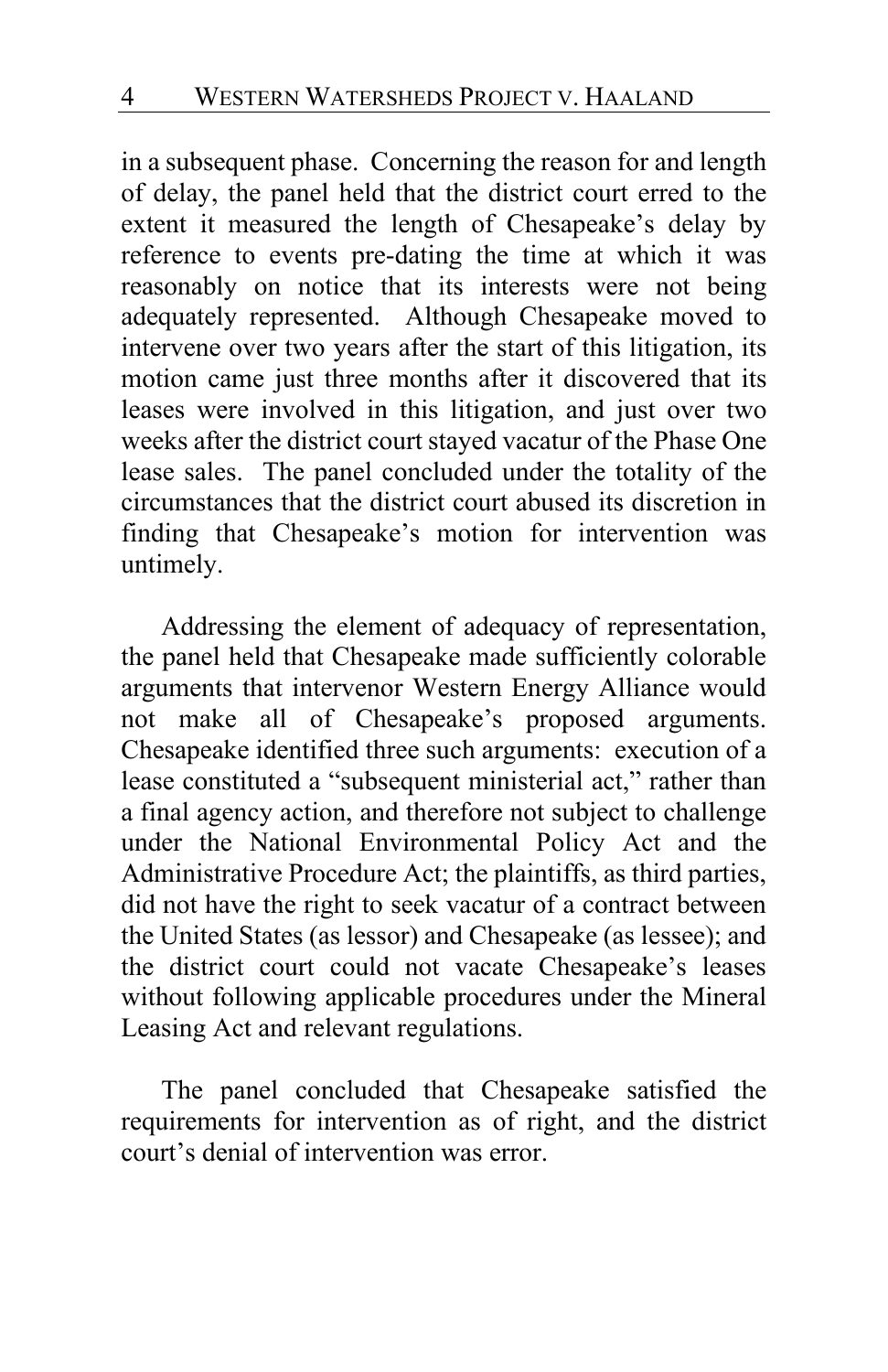#### **COUNSEL**

William E. Sparks (argued), Beatty & Wozniak, P.C., Denver, Colorado, for Movant-Appellant Chesapeake Exploration, L.L.C.

Andrew R. Missel (argued), Sarah Stellberg, and Laurence ("Laird") J. Lucas, Advocates for the West, Boise, Idaho, for Plaintiffs-Appellees.

#### **OPINION**

CLIFTON, Circuit Judge:

Western Watersheds Project and the Center for Biological Diversity brought this action against the Bureau of Land Management and the Secretary of the Interior, alleging that Defendants unlawfully issued oil and gas leases on federal land. Chesapeake Exploration, L.L.C. ("Chesapeake"), an independent producer of oil and natural gas, moved to intervene as a defendant in the case, but the District Court denied the motion.

The merits of the underlying dispute are not before us. They are the subject of a separate appeal from other orders of the District Court pending before a different panel of this court. We are concerned in this opinion only with the denial of Chesapeake's motion to intervene.

We conclude that Chesapeake was entitled to intervention as of right under Rule 24(a) of the Federal Rules of Civil Procedure. Chesapeake has a significantly protectable interest that could be impaired by the disposition of this action, its intervention motion was timely, and its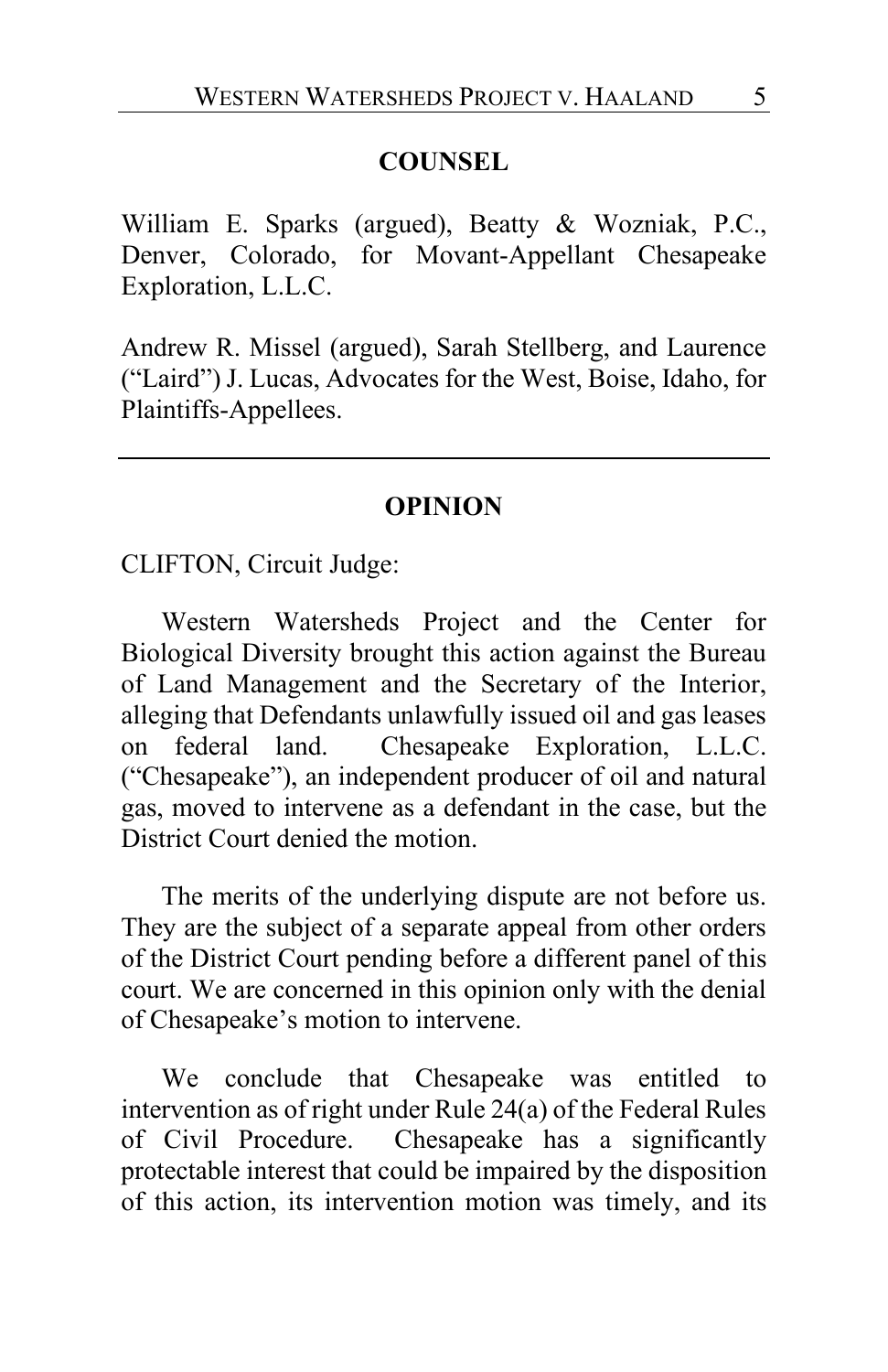interests will not be adequately represented by existing parties. We reverse and remand.

#### **I. Background**

#### *A. The Bureau's Issuance of Oil and Gas Leases*

The Bureau of Land Management (the "Bureau") is an agency within the U.S. Department of the Interior charged with stewarding federal land and its resources to "meet the present and future needs of the American people." 43 U.S.C. § 1702(c). Although the Bureau meets this obligation in part by leasing federal land for oil and gas development, *see* 30 U.S.C.  $\S 226(a)$ , it must also "take[] into account the longterm needs of future generations," which include "watershed, wildlife," and "natural scenic, scientific and historical values," 43 U.S.C. § 1702(c).The tension between these competing priorities provides the background for the underlying litigation.

The events underlying this dispute began over a decade ago. In 2010, the Bureau issued Instruction Memorandum ("IM") 2010-117, a policy that required the Bureau to conduct additional planning and analysis before issuing leases on certain public lands, including those that contain fisheries and wildlife habitats. This additional analysis was to be led by an "interdisciplinary team" that engaged with "the public and other stakeholders" who were potentially affected by the Bureau's leasing decisions.

Also in 2010, the U.S. Fish and Wildlife Service ("FWS") concluded that the greater sage-grouse, a bird species found throughout parts of the American West, warranted protection under the Endangered Species Act, 16 U.S.C. § 1531 *et seq. See* Endangered & Threatened Wildlife and Plants; 12-Month Finding on a Petition to List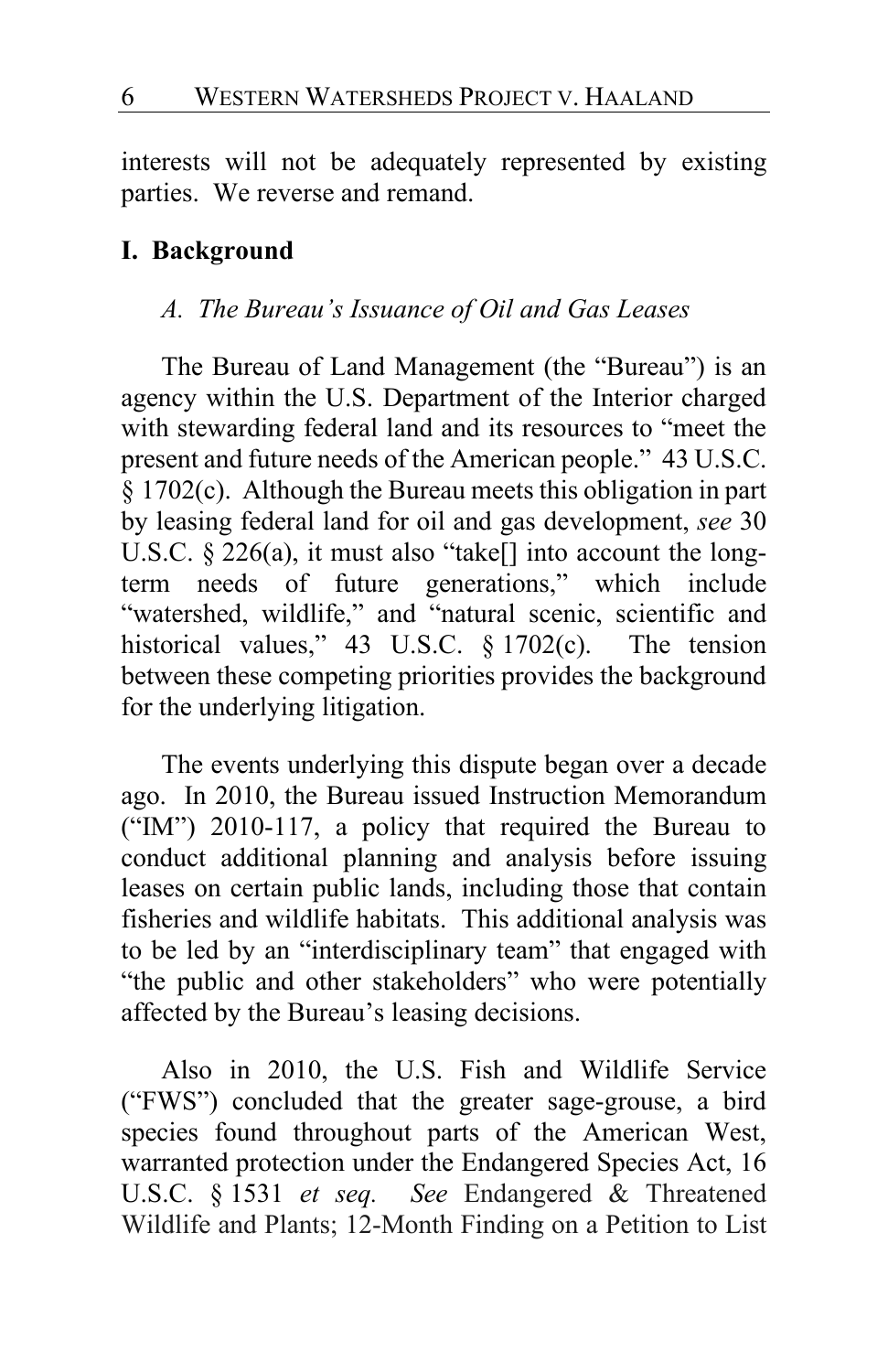Greater Sage-Grouse (*Centrocercus urophasiasnus*) as an Endangered or Threatened Species, 75 Fed. Reg. 13,910, 13,986–88 (March 23, 2010). In 2015, after a multi-year planning process, the Bureau and the U.S. Forest Service amended or revised 98 "Resource Management Plans" to protect sage-grouse habitats across various Western states (the "2015 Sage-Grouse Plans"). Endangered & Threatened Wildlife and Plants; 12-Month Finding on a Petition to List Greater Sage-Grouse (*Centrocercus urophasiasnus*) as an Endangered or Threatened Species, 80 Fed. Reg. 59,858-01, 59,874, 59,935–36 (Oct. 2, 2015). These plans required the Bureau to prioritize oil and gas leasing outside sage-grouse habitats, *id.* at 59,876, and, in early 2016, the Bureau issued IM 2016-143 to guide enforcement of this prioritization requirement.

After the 2016 presidential election, however, the federal government's land-use priorities shifted. Under the new administration, the Bureau accelerated oil and gas leasing, including on land that contained ecologically significant habitats identified in the 2015 Sage-Grouse Plans. Of relevance here, the Bureau conducted an auction of oil and gas leases in Wyoming in March 2018. Chesapeake, the would-be intervenor in this case, was the high bidder on five leases sold at this auction, for which the company paid over \$5.2 million. At another Wyoming auction held in September 2018, Chesapeake paid over \$3.2 million for two additional leases. Chesapeake then began drilling wells on its leases under the relevant state and federal permits.

#### *B. Plaintiffs Challenge Leases on Sage-Grouse Habitats*

Plaintiffs-Appellees Western Watersheds Project and the Center for Biological Diversity are non-profit organizations that seek to preserve public lands, natural resources, and ecosystems across the American West. In April 2018,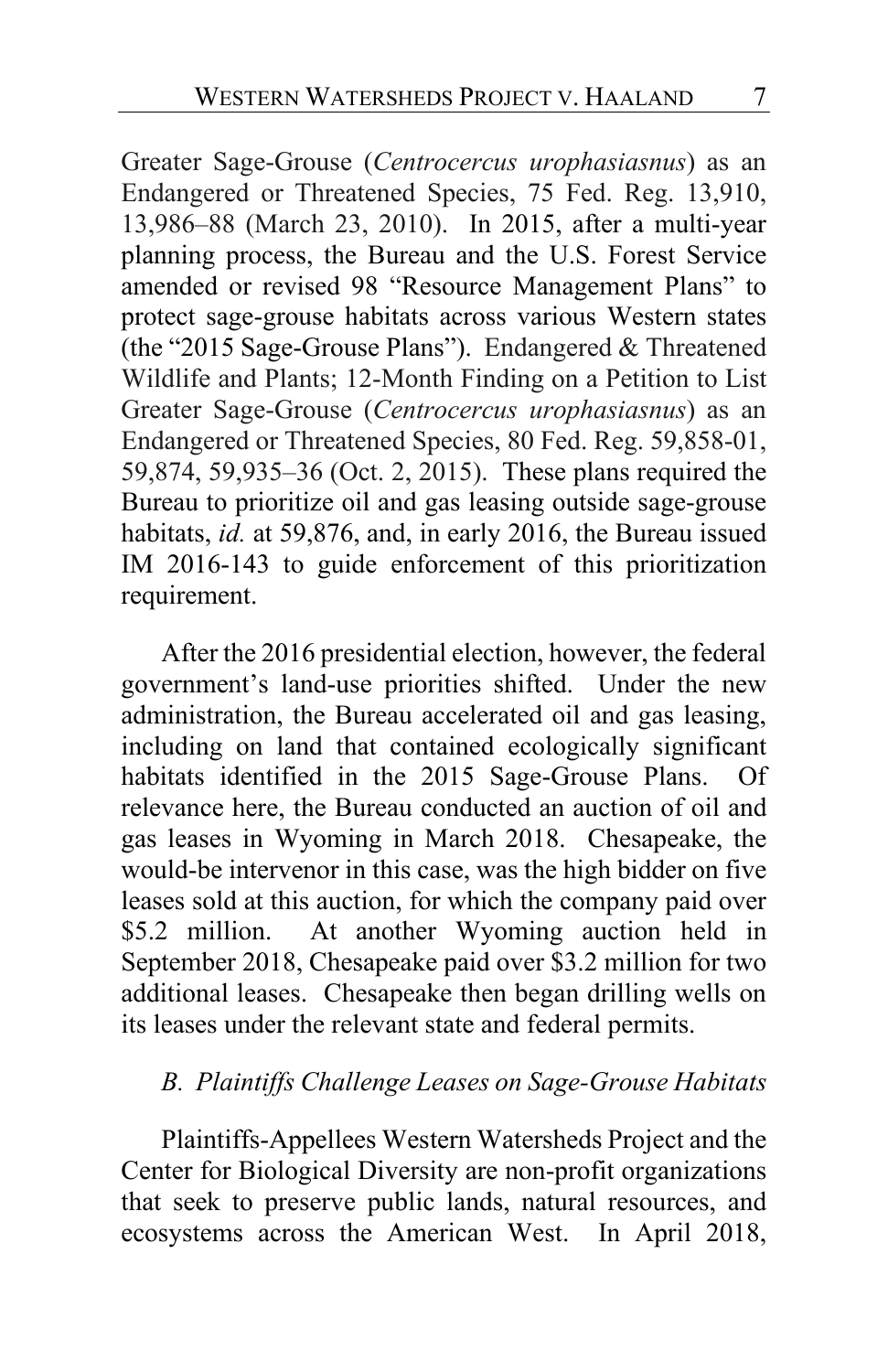Plaintiffs sued the Bureau to challenge its issuance of oil and gas leases on sage-grouse habitats identified in the 2015 Sage-Grouse Plans. They also alleged that the Bureau and Interior Secretary (collectively, the "Federal Defendants") had improperly adopted several policies that undermined sage-grouse protections established under the previous administration.**[1](#page-7-0)**

In particular, Plaintiffs alleged that IM 2018-026, issued by the Bureau in December 2017 to replace IM 2016-143, "effectively repeal[ed]" the requirement that the Bureau prioritize oil and gas leasing outside sage-grouse habitats. The complaint asserted that the Bureau improperly issued IM 2018-026 without amending or revising its existing Resource Management Plans as required under the Federal Land Policy and Management Act of 1976 ("FLPMA"), 43 U.S.C. § 1701 *et seq.*, or the National Environmental Policy Act ("NEPA"), 42 U.S.C. § 4321 *et seq.* Plaintiffs also challenged IM 2018-034, a separate instruction memorandum issued by the Bureau in January 2018. According to Plaintiffs, IM 2018-034 "overhauled" the requirements established in IM 2010-117 and directed the Bureau "to accelerate approval of oil and gas leases at the expense of conducting [a] full environmental analysis" or ensuring public involvement in the Bureau's leasing decisions. Plaintiffs alleged that the Bureau issued IM 2018- 034 without complying with the requirements of NEPA or the Administrative Procedure Act ("APA"), 5 U.S.C. § 500 *et seq.* Finally, Plaintiffs alleged that the Bureau had improperly auctioned oil and gas leases on "hundreds of thousands of acres" that were designated for protection in the

<span id="page-7-0"></span>**<sup>1</sup>** The Interior Secretary currently named in the caption of this case is not the official Plaintiffs originally sued, nor did she oversee the policies being challenged.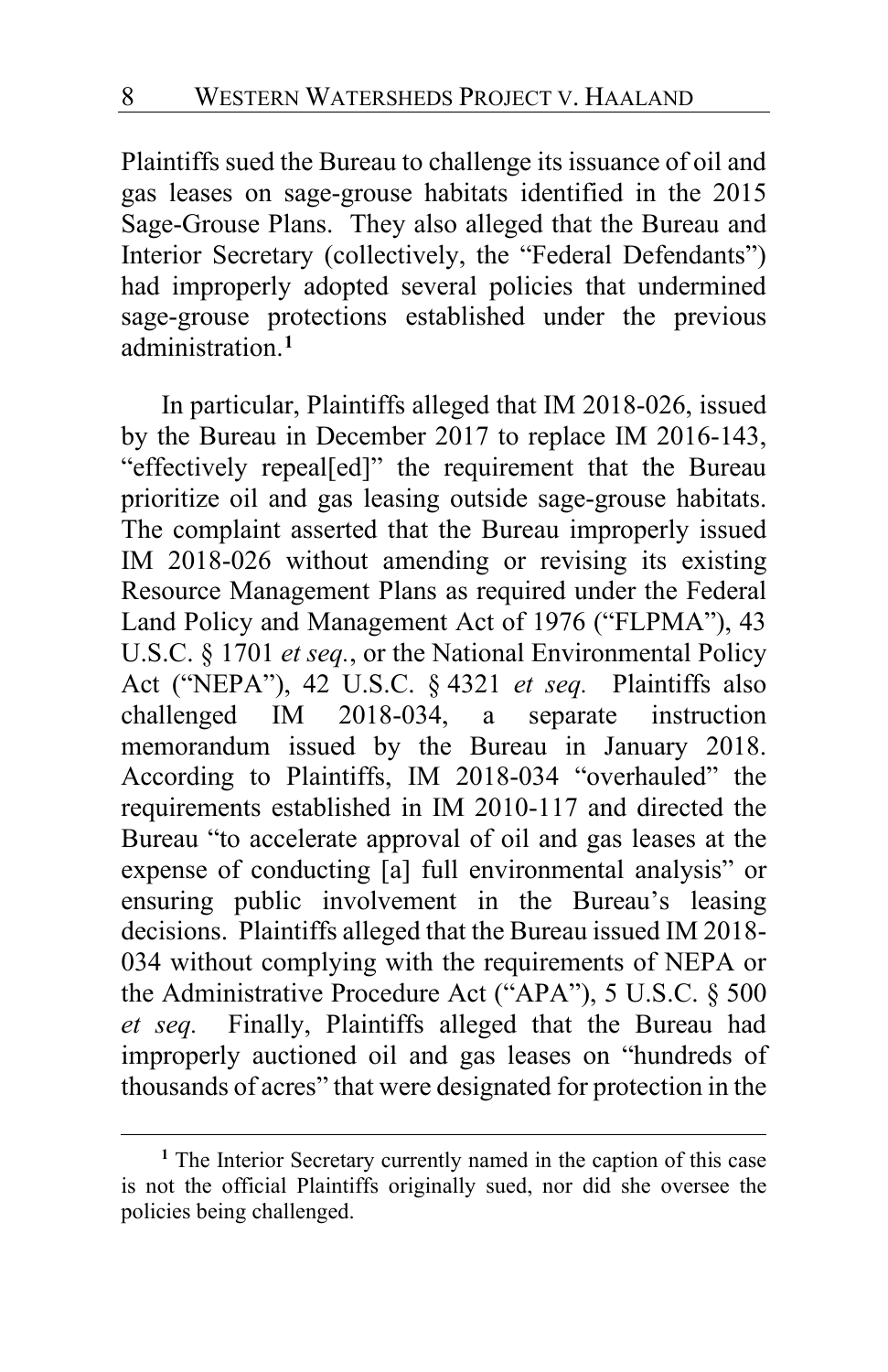2015 Sage-Grouse Plans without conducting the required "site-specific" environmental reviews.

In terms of relief, Plaintiffs asked the court to declare IM 2018-026 and IM 2018-034 unlawful under the FLPMA, NEPA, and the APA, and to enjoin the Federal Defendants from continuing to implement either policy. Plaintiffs also asked the court to "[r]everse, set aside, hold unlawful, and/or vacate" the Bureau's sale of various oil and gas leases in 2017 and 2018, including the five leases Chesapeake had purchased in March 2018. All told, Plaintiffs challenged over 2,200 leases covering more than 2.39 million acres across multiple states, arguing that the sales of these leases were "individually and cumulatively unlawful under [the] FLPMA, NEPA, their implementing regulations, and the APA."

After Plaintiffs filed their complaint, the Western Energy Alliance ("WEA") moved to intervene as a defendant. *W. Watersheds Project v. Zinke*, No. 18-CV-187, 2018 WL 3997259, at \*1 (D. Idaho Aug. 21, 2018). WEA, a regional trade association representing more than 300 member companies in the oil and gas industry (including Chesapeake), argued that its members had considerable financial interests in the challenged leases. *Id.* at \*3. The District Court granted WEA's motion along with a similar motion by the State of Wyoming. *Id.* at \*4.

In September 2018, the District Court issued a preliminary injunction requiring the Bureau to conduct future lease sales in accordance with the procedures previously outlined in IM 2010-117 until Plaintiffs' claims could be adjudicated on the merits. *W. Watersheds Project v. Zinke*, 336 F. Supp. 3d 1204, 1212 (D. Idaho 2018). Shortly thereafter, Plaintiffs filed an amended complaint challenging additional oil and gas leases issued throughout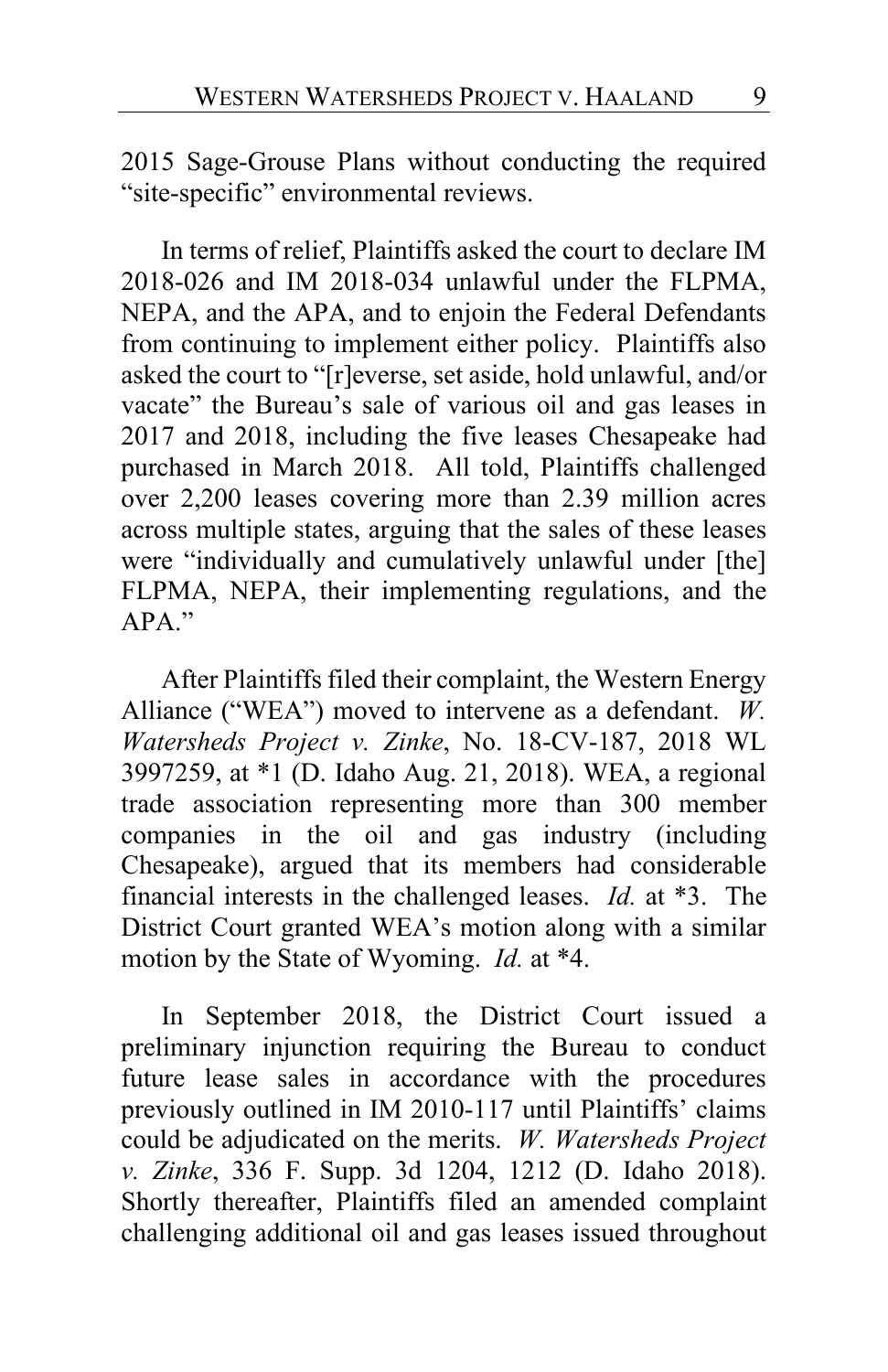the summer and fall of 2018, including those purchased by Chesapeake at the September 2018 auction. In December 2018, the District Court issued a case management order dividing the litigation into discrete phases based on specific lease sales. In "Phase One," the court agreed to consider Plaintiffs' challenge to IM 2018-034 and a subset of contested lease sales, including the two leases Chesapeake acquired in September 2018. Chesapeake's five leases from the March 2018 auction were to be considered in a subsequent phase of the litigation.

Finally, on February 27, 2020, the District Court entered partial summary judgment in Plaintiffs' favor with respect to the Phase One claims. *See W. Watersheds Project v. Zinke*, 441 F. Supp. 3d 1042, 1049 (D. Idaho 2020). The court held, in relevant part, that IM 2018-034 was improperly promulgated without notice-and-comment rulemaking in violation of the APA and FLPMA; that it improperly constrained public participation in the Bureau's leasing decisions in violation of the FLPMA and NEPA; and that the policy's issuance was arbitrary and capricious under the APA. *See id.* at 1049, 1059–75. Having found that IM 2018- 034 improperly restricted public involvement in the Phase One lease sales, *id.* at 1075–82, the court vacated these sales, *id.* at 1086–89, including Chesapeake's two leases from the September 2018 auction. The court explained that although the "disruptive consequences" of vacating the Phase One lease sales were "undeniably significant," so were the "deficiencies" in the sales themselves. *Id.* at 1087. Thus, the court concluded that "vacatur . . . [would] avoid harm to the environment and further the purposes of NEPA and FLPMA." *Id.* at 1088.

The court stayed vacatur of the lease sales pending appeal, on May 12, 2020, explaining that although the leases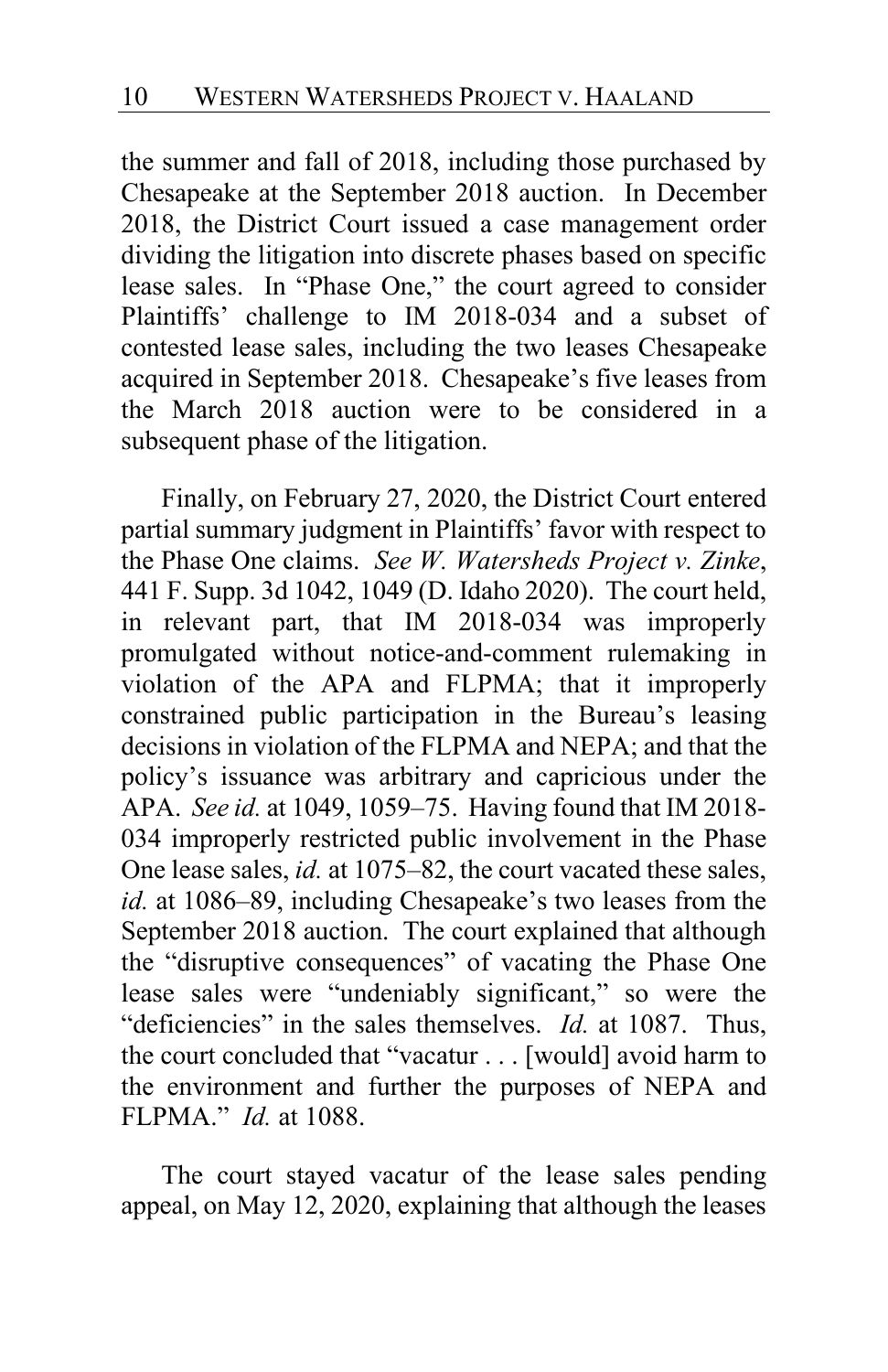were "not [yet] to be undone," neither was there to be any "further work developing . . . or obtaining production from [them] . . . pending appeal." *W. Watersheds Project v. Zinke*, No. 18-CV-187, 2020 WL 2462817, at \*5 (D. Idaho May 12, 2020). Despite this moratorium on development and production, footnote six of the court's order acknowledged "that some work, to include ordinary maintenance and repair, may be necessary to preserve the status quo at locations where leasehold development is already underway." *Id.* at \*5 n.6. Thus, under the so-called "Footnote Six Protocol," the court said it would "consider motions from any party requesting additional detail as to what work, if any," would be permitted "to maintain the suspended status quo" during the Phase One appeal. *Id.*

### *C. Chesapeake Moves to Intervene*

A little over two weeks after the District Court issued its stay, Chesapeake moved to intervene for purposes of appealing the Phase One decision and participating in any subsequent phase in which its remaining leases were to be considered. In its motion for intervention, Chesapeake noted that it had already spent more than \$19.7 million to acquire, explore, and develop the leases. If forced to halt production on these leases, it explained, the company could sustain "irreparable financial harm." In addition to outlining its financial and real property interests in the litigation (and explaining why those interests would be impaired without intervention), Chesapeake argued that its interests were not adequately represented by the Federal Defendants or WEA, neither of whom shared the company's "specific economic interests derived from . . . real property interests." Chesapeake also maintained that its request for intervention was timely. In a declaration accompanying its motion (the "Cryer Declaration"), Chesapeake's land manager, K.W.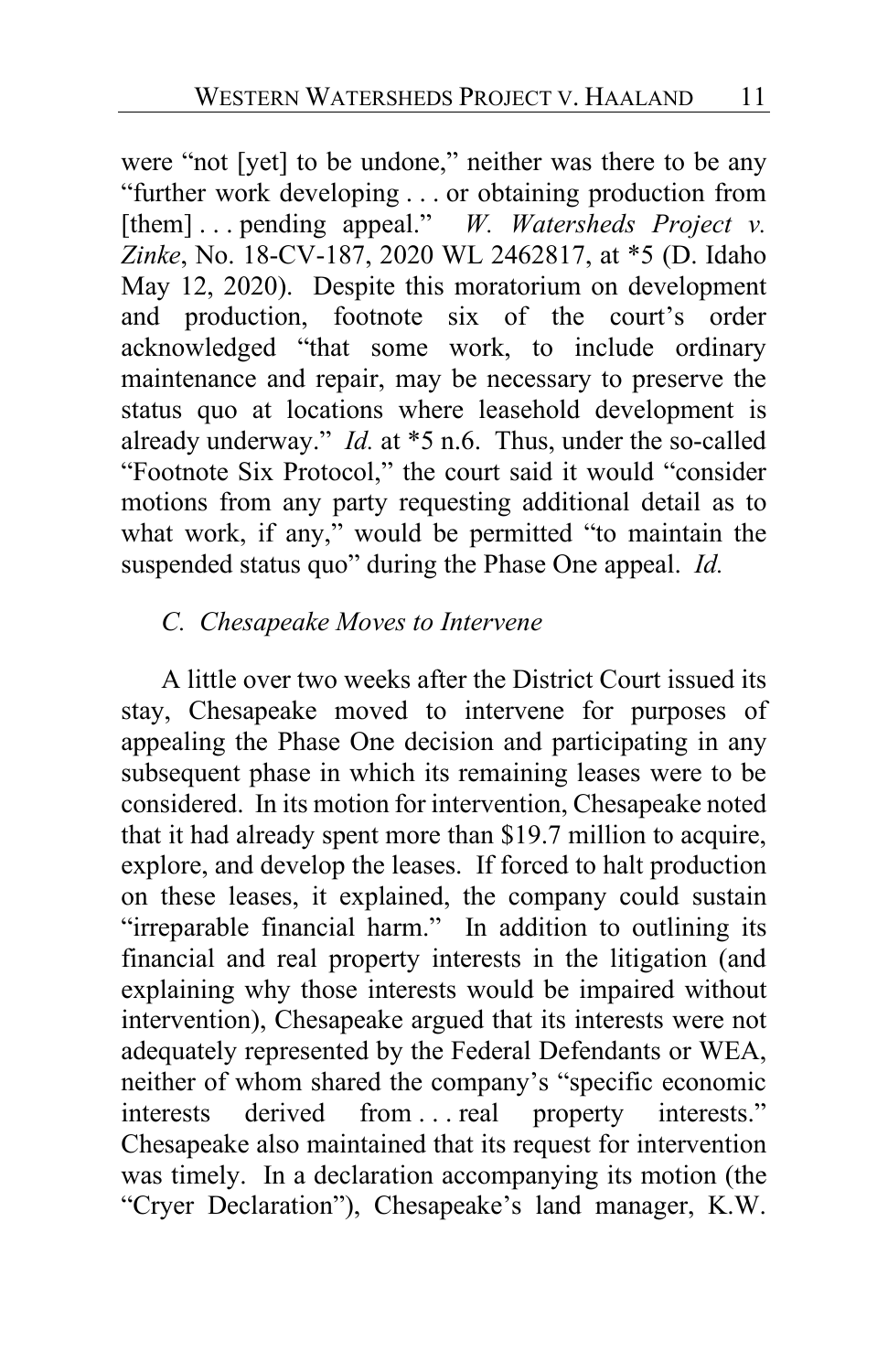Cryer, attested that the company had only "discovered that its leases were involved in th[e] litigation when the [District] Court issued its" February 2020 order vacating two of Chesapeake's leases. Finally, Chesapeake argued that the litigation was still in its infancy, and that Plaintiffs, who opted to challenge over 2,200 leases in a single lawsuit, would not be prejudiced by intervention.

The District Court took a different view of the matter. In a decision and order issued July 24, 2020, the court denied Chesapeake's motion to intervene in the Phase One appeal and denied a similar motion by another oil and gas producer. The court first concluded that Chesapeake was not a required party under Rule 19 of the Federal Rules of Civil Procedure because its interests were adequately represented by an existing party to the suit, namely WEA. Both Chesapeake and WEA, the court reasoned, "share the same ultimate objective in this lawsuit," that is, "upholding the validity of the contested lease sales and avoiding lease vacatur." Thus, adjudicating the dispute in Chesapeake's absence would not "impair or impede" its ability to safeguard its interests.

The court also concluded that Chesapeake was not entitled to intervene as of right under Rule 24(a). This conclusion rested not only on the court's finding that WEA adequately represented Chesapeake's interests, but also its finding that Chesapeake's application for intervention was untimely. According to the court, Chesapeake's attempted intervention was untimely for three reasons: First, Phase One was nearly complete; second, Chesapeake's involvement would introduce new arguments and issues on appeal, thus prejudicing Plaintiffs; and third, Chesapeake had supposedly "[been] aware of the lawsuit" and Plaintiffs' effort to vacate the Phase One leases "from the date [the case] was filed and as the case developed," and thus, any proffered reasons for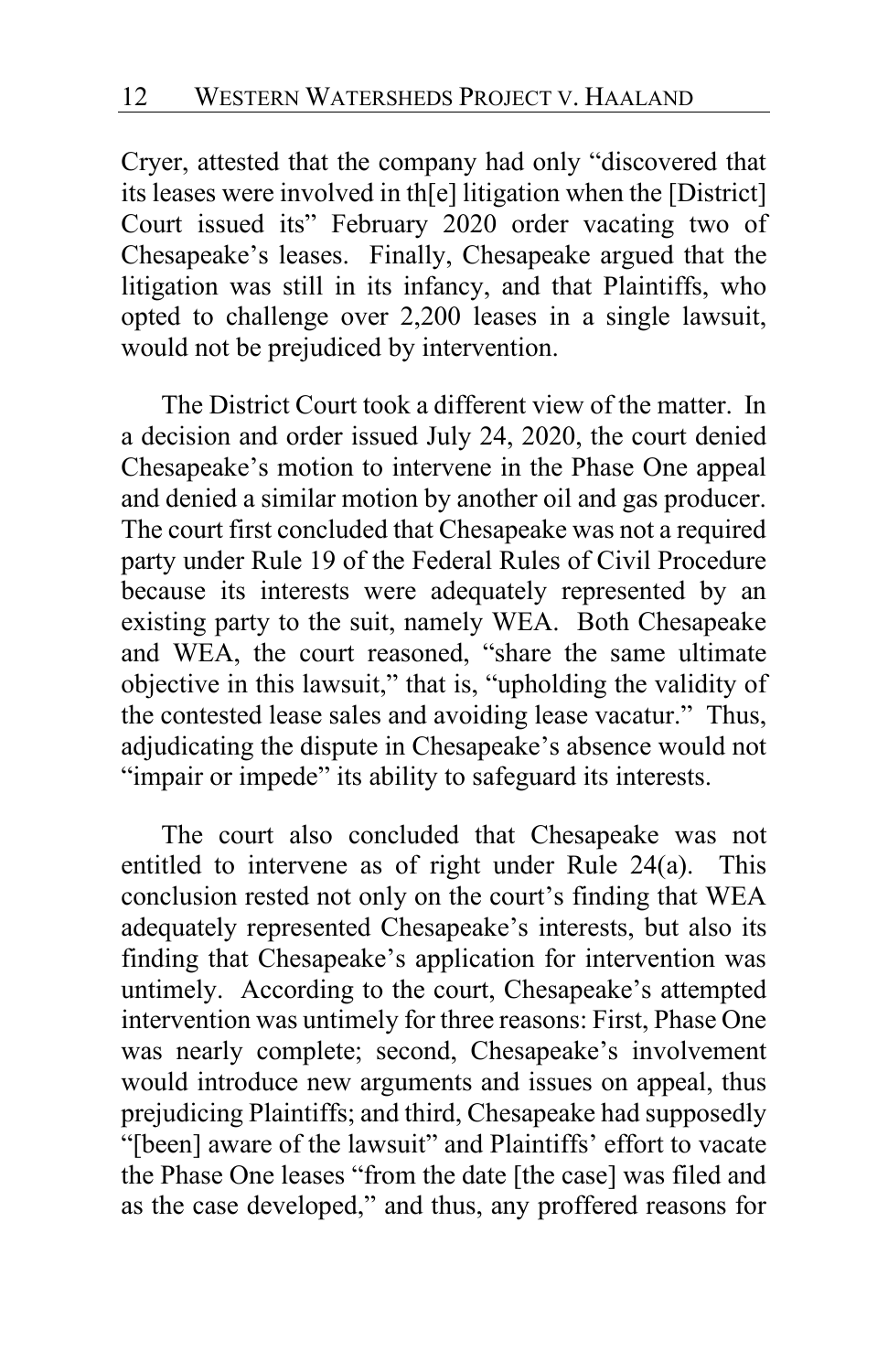delay were unpersuasive. Finally, because "the timeliness element is analyzed even more strictly" in the context of permissive intervention under Rule 24(b) than it is in the context of intervention as of right, the court concluded that Chesapeake's application for permissive intervention also failed.

The District Court's July 2020 order pertained only to whether Chesapeake could intervene to participate in the Phase One appeal; it did not address whether Chesapeake could participate in subsequent phases of the litigation. When the court took up the latter question in a separate decision issued on August 17, 2020, it again concluded the answer was no. In its decision, most of which was copied verbatim from its July 2020 order, the court held that Chesapeake was not a necessary party under Rule 19 and was not entitled to intervene under Rule 24(a) or (b) for the same reasons set forth in the prior order. The court also declined to allow Chesapeake to intervene even for the limited purpose of seeking relief under the Footnote Six Protocol, noting that WEA would be permitted to request such relief "on [Chesapeake's] behalf . . . where appropriate and necessary." This appeal followed.

#### **II. Discussion**

"We have jurisdiction to review the denial of intervention as of right as a final decision under 28 U.S.C. § 1291." *Perry v. Proposition 8 Off. Proponents*, 587 F.3d 947, 950 (9th Cir. 2009) (quotation marks omitted). Our review is de novo, though we review the timeliness element for abuse of discretion. *Smith v. L.A. Unified Sch. Dist.*, 830 F.3d 843, 853 (9th Cir. 2016).

Under Rule  $24(a)(2)$ , a nonparty is entitled to intervention as of right when it "(i) timely moves to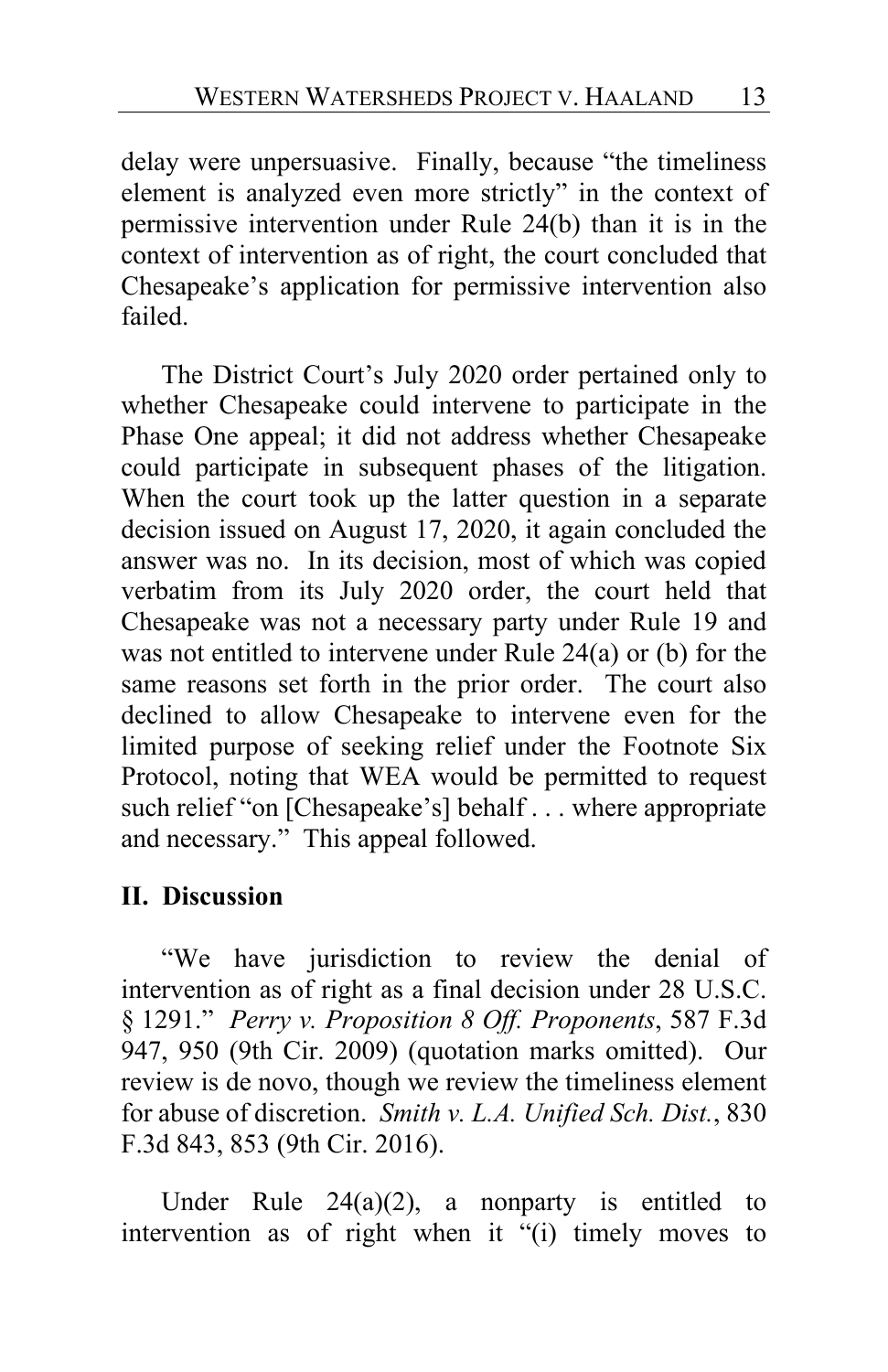intervene; (ii) has a significantly protectable interest related to the subject of the action; (iii) may have that interest impaired by the disposition of the action; and (iv) will not be adequately represented by existing parties." *Oakland Bulk & Oversized Terminal, LLC v. City of Oakland*, 960 F.3d 603, 620 (9th Cir. 2020).**[2](#page-13-0)** Although the applicant seeking intervention bears the burden of showing that these four elements are met, we interpret these requirements broadly in favor of intervention. *Citizens for Balanced Use v. Mont. Wilderness Ass'n*, 647 F.3d 893, 897 (9th Cir. 2011). "In addition to mandating broad construction, our review is guided primarily by practical considerations, not technical distinctions." *Id.* (citation omitted).

Plaintiffs do not dispute that Chesapeake satisfies the second and third elements of the four-part test above. Instead, they maintain that Chesapeake has failed to demonstrate the timeliness of its application and the inadequacy of WEA's representation. We address each element in turn.

#### *A. Timeliness*

"A party must intervene when he knows or has reason to know that his interests might be adversely affected by the outcome of litigation." *United States v. Alisal Water Corp.*, 370 F.3d 915, 923 (9th Cir. 2004) (citation and quotation marks omitted). To determine whether a motion for

<span id="page-13-0"></span>**<sup>2</sup>** Rule 24(a) provides that, "[o]n timely motion, the court must permit anyone to intervene who: (1) is given an unconditional right to intervene by a federal statute; or (2) claims an interest relating to the property or transaction that is the subject of the action, and is so situated that disposing of the action may as a practical matter impair or impede the movant's ability to protect its interest, unless existing parties adequately represent that interest." Fed. R. Civ. P.  $24(a)(1)$ – $(2)$ .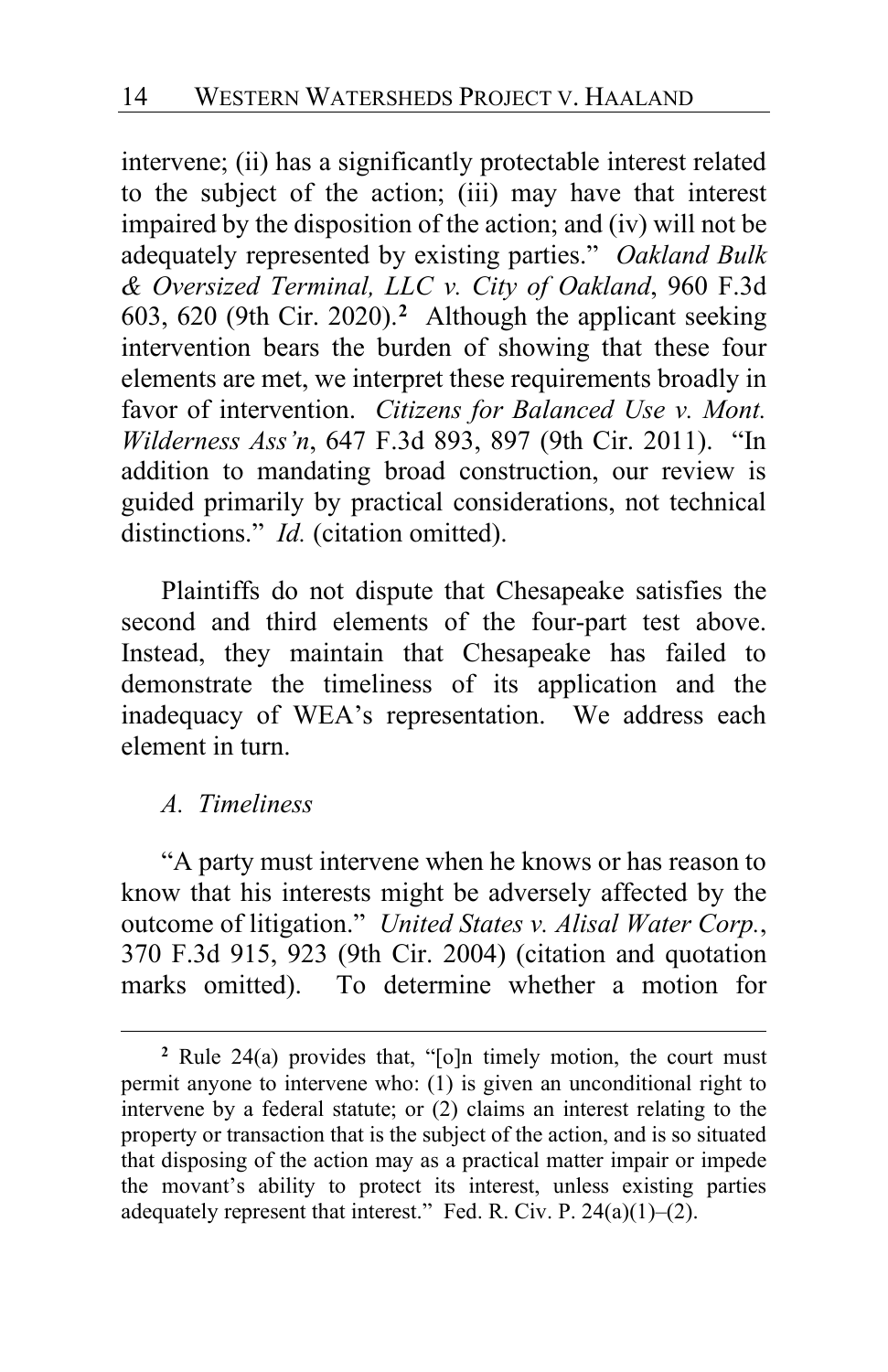intervention as of right is timely, we consider the totality of circumstances facing the would-be intervenor, with a focus on three primary factors: "(1) the stage of the proceeding at which an applicant seeks to intervene; (2) the prejudice to other parties; and (3) the reason for and length of the delay." *Smith*, 830 F.3d at 854. When evaluating these factors, courts should be mindful that "the crucial date for assessing the timeliness of a motion to intervene is when proposed intervenors should have been aware that their interests would not be adequately protected by the existing parties." *Id.* (citation and alteration omitted). For the reasons outlined below, we conclude that the District Court abused its discretion in finding Chesapeake's motion untimely under the totality of circumstances in this case.

1. Stage of the Proceedings

As discussed, the District Court first denied Chesapeake's request to intervene for purposes of the Phase One appeal in a July 2020 order. It then denied Chesapeake's request to intervene in subsequent phases of the litigation in a separate August 2020 order.

In concluding that Chesapeake should not be allowed to intervene for purposes of the Phase One appeal, the District Court observed that the case had been proceeding for more than two years, during which time the court had permitted other parties to intervene, denied multiple motions to dismiss, transferred part of the case to Wyoming, granted a preliminary injunction, and granted partial summary judgment for Plaintiffs. Because the court had completed "[m]uch, if not most, of the work on Phase One," it held that the first factor weighed against intervention.

It is true that "delay can strongly weigh against intervention," *Alisal Water*, 370 F.3d at 921, particularly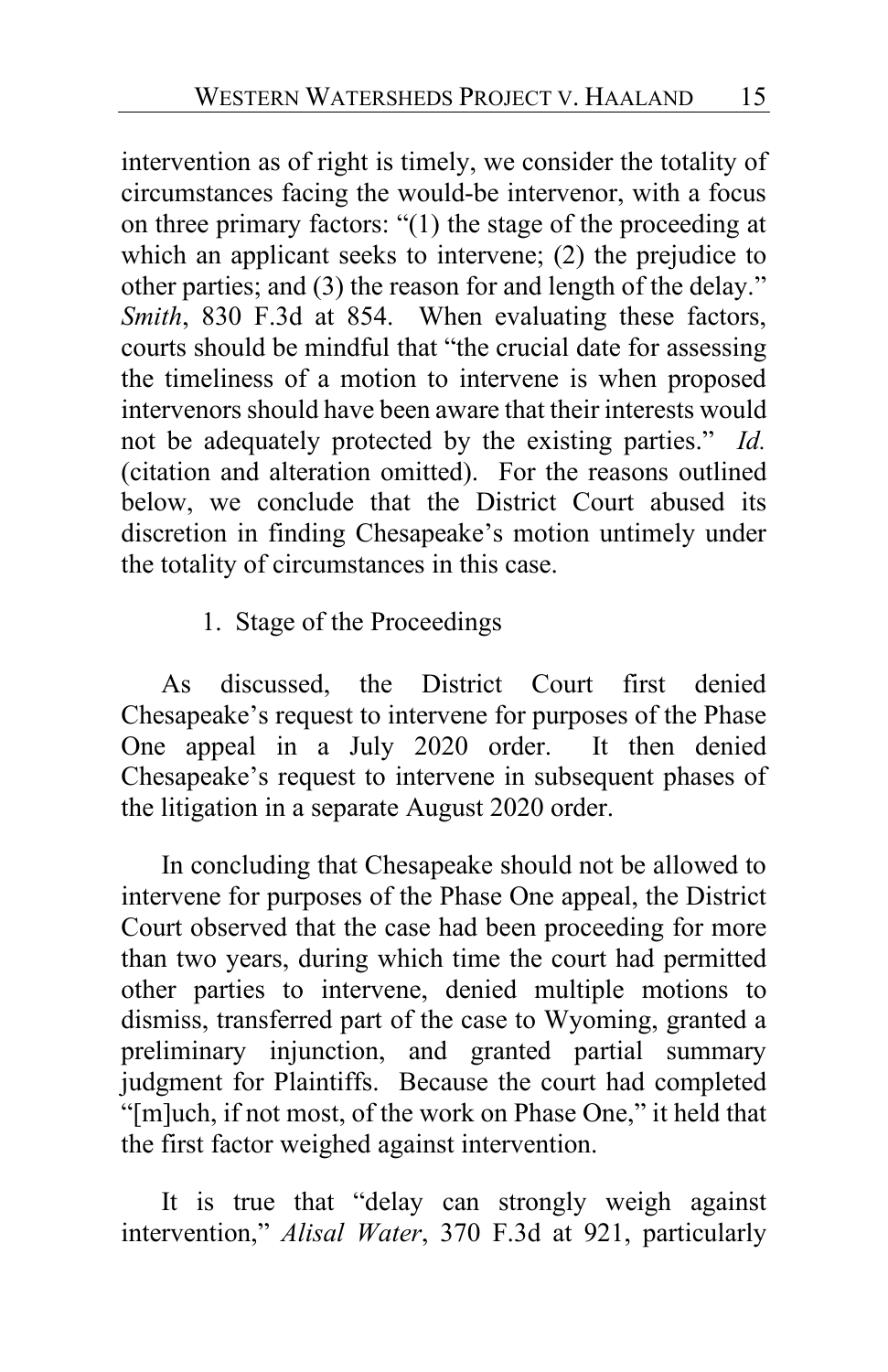where "the district court has substantively—and substantially—engaged the issues in th[e] case," *League of United Latin Am. Citizens v. Wilson*, 131 F.3d 1297, 1303 (9th Cir. 1997). We have also recognized, however, that "the mere lapse of time, without more, is not necessarily a bar to intervention." *Alisal Water*, 370 F.3d at 921. The "general rule is that a post-judgment motion to intervene [for purposes of appeal] is timely if filed within the time allowed for the filing of an appeal." *United States ex rel. McGough v. Covington Techs. Co.*, 967 F.2d 1391, 1394 (9th Cir. 1992) (citation and alteration omitted). Plaintiffs do not dispute that Chesapeake filed its intervention motion within the time to file a notice of appeal from the Phase One decision. Rather, they contend that the "more lenient" timeliness standard in *McGough* does not apply here, because Chesapeake also seeks to intervene in subsequent phases of the litigation as well.

<span id="page-15-0"></span>Plaintiffs' argument relies on *United States v. Washington*, 86 F.3d 1499 (9th Cir. 1996), where the court "decline[d] to apply the timeliness analysis that would apply to an intervention limited to appeal" because the would-be intervenor sought to participate more extensively in future aspects of the litigation, *id.* at 1505. Although *Washington* bears a facial similarity to this case, it can be distinguished in an important respect. *Washington* involved a so-called "subproceeding" under the district court's continuing jurisdiction to address unresolved treaty issues between the State of Washington and various Indian tribes. *See id.* at 1502. Nearly 20 years after the initial litigation addressing these issues, the United States and 16 Indian tribes brought a subproceeding to determine whether the tribes' claim to certain fishing rights prevailed over a competing claim by the State of Washington. *Id.* The district court ruled in favor of the tribes and invited the parties to negotiate an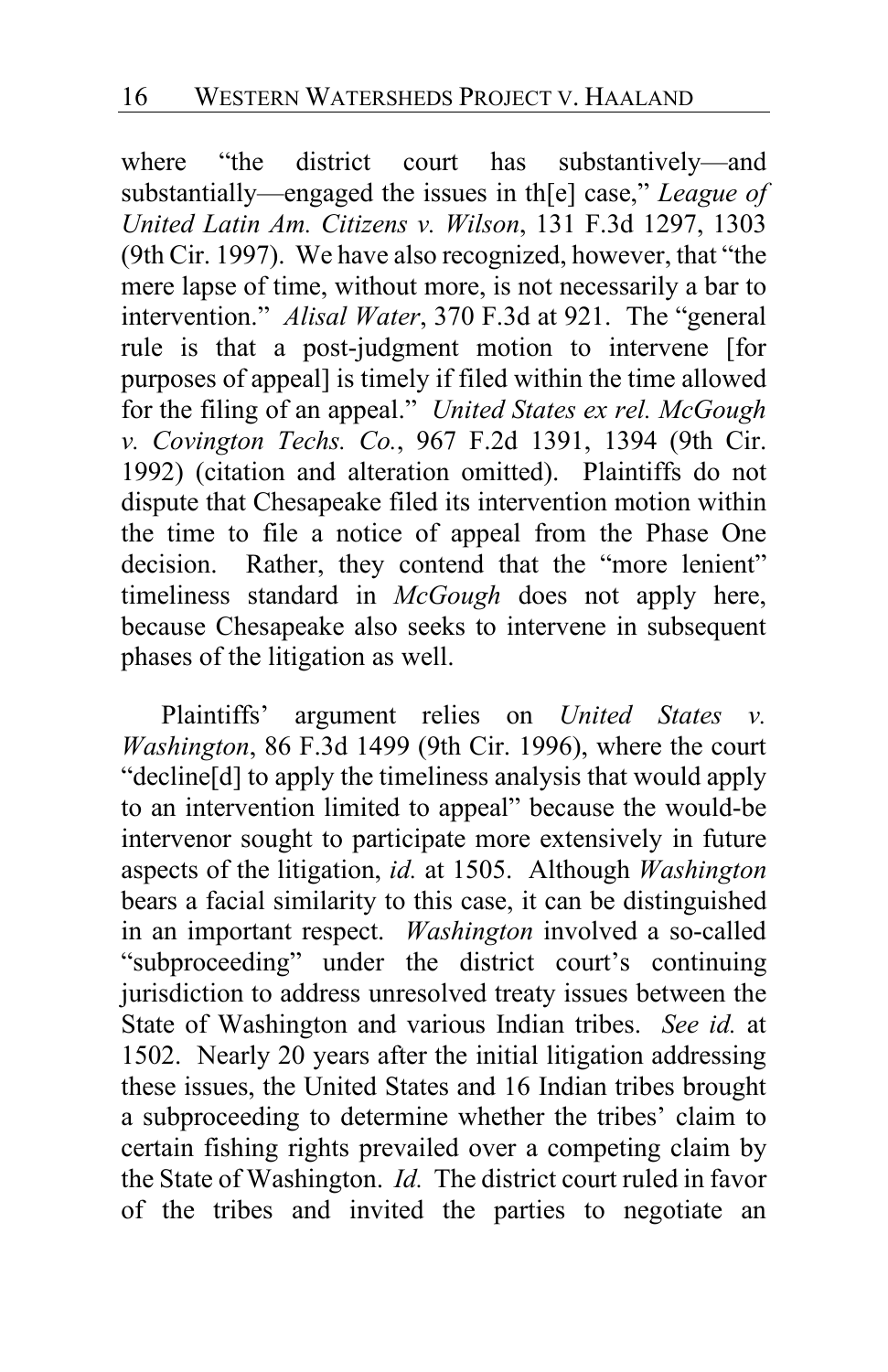implementation plan. *Id.* Three months later, an association of non-Indian commercial fishers (who had no part in either the initial litigation or the later subproceeding) moved to intervene. *Id.* Although the association purported to intervene for the limited purpose of appeal and any future subproceedings, its requested intervention was actually broader in scope: It sought to participate "in the negotiation and formation" of the district court's implementation plan and "all proceedings" related to that plan. *Id.* at 1505. Thus, the court declined to treat the motion as one for limited intervention on appeal. *Id.* at 1506.

It is true that Chesapeake, like the fishers' association in *Washington*, seeks to intervene both for purposes of appeal and also to participate in future aspects of the district court litigation. But here, the Phase One appeal involves a discrete set of factual and legal issues whose resolution is procedurally distinct from subsequent phases of the litigation. Because this litigation involves such divisible phases, whether Chesapeake should be permitted to intervene in a new, future stage of the litigation involves a different set of considerations than whether it should be permitted to participate in the Phase One appeal. That was not the case in *Washington*, where the association sought to participate in future aspects of the litigation that stemmed from and were directly related to prior proceedings in which the association had played no role. *See id.* at 1505. Though the association "disingenuous[ly]" suggested that it sought "limited intervention" for purposes of taking an appeal, in reality it sought to position itself as a full participant in negotiating—and *then* potentially appealing—the court's implementation plan. *Id.* Thus, the association's request to participate in future aspects of the litigation could not be analytically severed from its request to participate in an appeal. In that context, it made sense not to apply the "more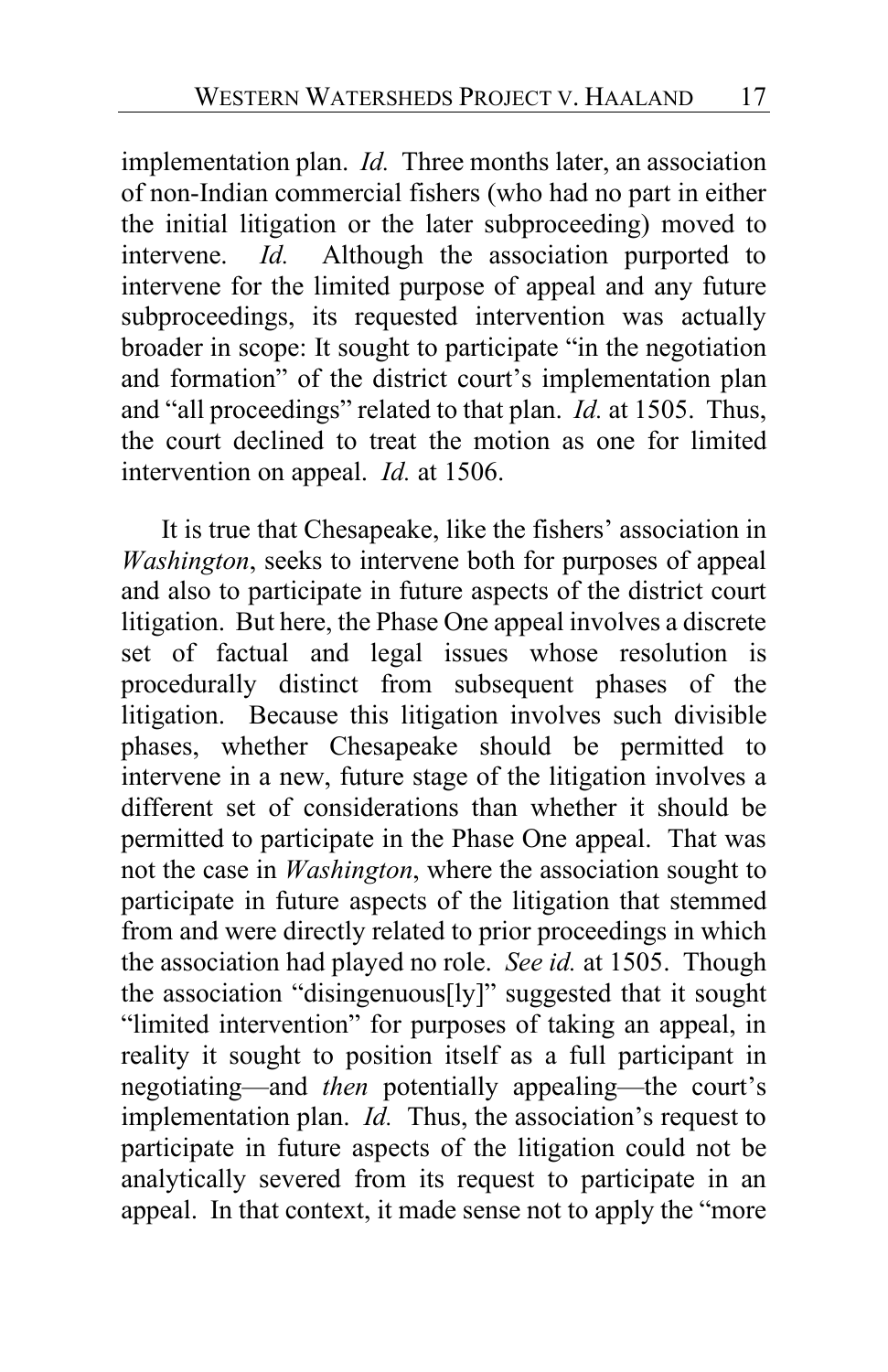lenient" timeliness analysis that would govern a motion seeking limited intervention on appeal. *See id.*

Here, however, Chesapeake's participation in the Phase One appeal does not implicate its potential participation in subsequent phases of the litigation, and vice versa. Because Chesapeake's request to intervene in Phase One of the appeal is analytically distinct from its request to participate in a subsequent phase, the District Court should have treated the former request as "timely if filed within the time allowed for the filing of an appeal," *McGough*, 967 F.2d at 1394, which it indisputably was. Accordingly, the stage of the proceedings at which Chesapeake sought to participate supports the conclusion that its request was timely.

In denying Chesapeake's request to participate in a subsequent phase that would impact its leasehold interests, the District Court repeated the same rationale it had given with respect to the Phase One appeal, noting once more that "[m]uch, if not most, of the work on Phase One is complete for the time being." But that rationale does not explain why Chesapeake should not be permitted to participate in an entirely new phase of the litigation. This is not a situation, for example, in which the would-be intervenor seeks to "reopen [years] of litigation." *Smith*, 830 F.3d at 856. Rather, Chesapeake seeks to intervene at "the commencement of a 'new stage' in the [litigation]." *Id.*; *see also Alisal Water*, 370 F.3d at 921 ("Prior cases suggest that a party's interest in a specific phase of a proceeding may support intervention at that particular stage of the lawsuit."). Although the District Court observed that Phase Two of the litigation was "underway," Chesapeake is not seeking to intervene in Phase Two, as its remaining leases are now scheduled to be litigated under Phase Four. In sum, the District Court did not convincingly explain why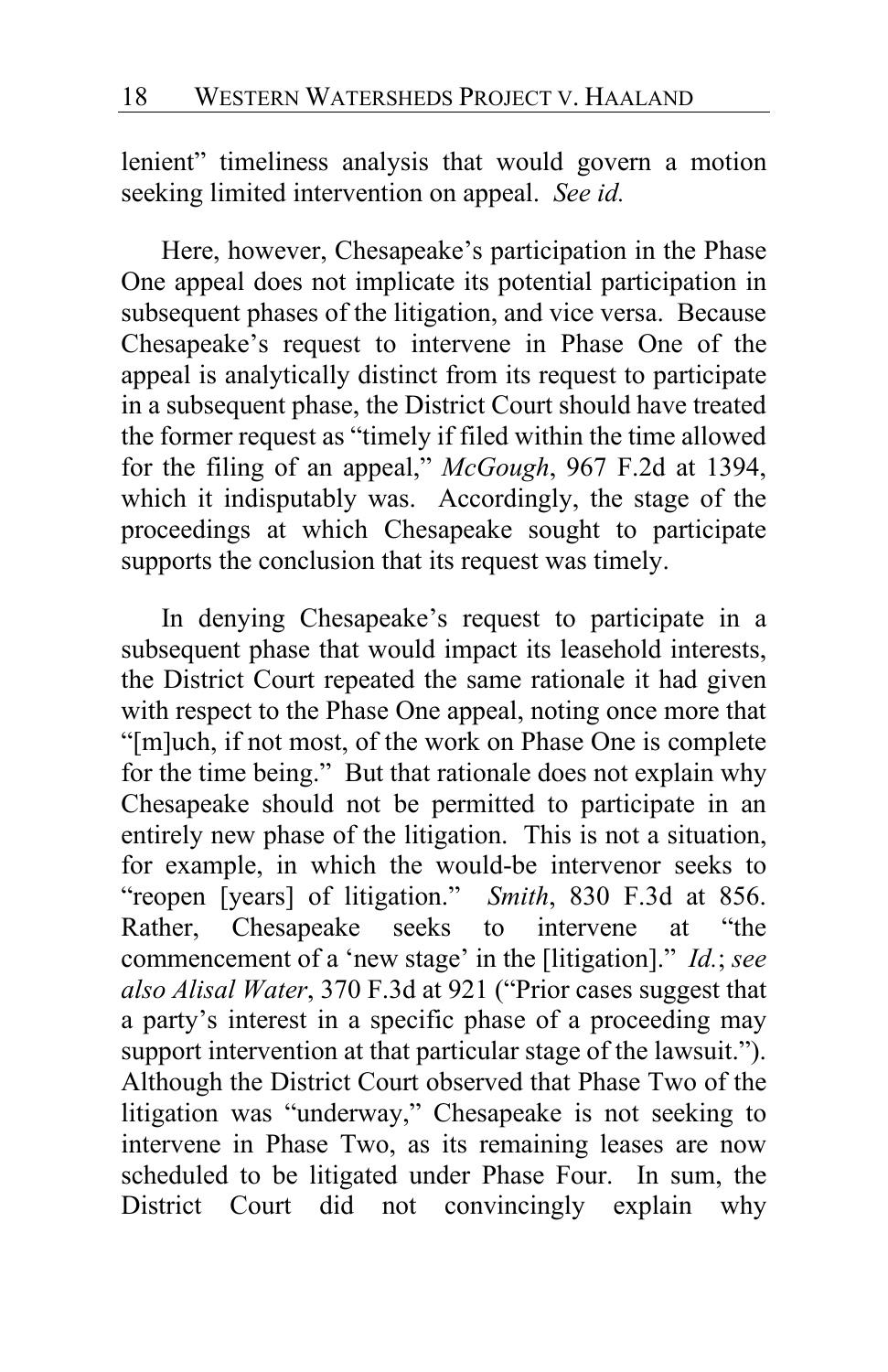Chesapeake's intervention in an entirely new phase of the litigation (which had yet to begin) was not warranted, particularly given the significant financial and property interests at stake.

<span id="page-18-0"></span>Although Plaintiffs acknowledge that the beginning of a "new stage" in a case may be the appropriate time for a party to intervene, they cite *Garza v. County of Los Angeles*, 918 F.2d 763 (9th Cir. 1990), for the proposition that such reasoning applies only "where the new phase develops as a result of a change in the law or the factual circumstances," not when the new phase arises "in the general progression of the case to a close," *id.* at 777. But Plaintiffs have taken our statement in *Garza* out of context and applied it to facts that are readily distinguishable.

In *Garza*, the plaintiffs filed a voting rights action seeking to redraw districts for the Los Angeles County Board of Supervisors (the "Board"). *Id.* at 765. After a three-month bench trial, the court concluded that the County had violated the Voting Rights Act and ordered it to propose a redistricting plan that would produce a voting district with a Hispanic majority. *Id.* at 767. As the case was unfolding, the Board held a primary election under the existing apportionment plan. *Id.* at 769. A primary candidate forced into a runoff then sought to intervene in the lawsuit to oppose any redistricting plan that would allow additional primary candidates to compete in her race. *Id.* We upheld the district court's denial of intervention, explaining that the would-be intervenor "knew that th[e] lawsuit was pending at the time when she decided to run in the election, and knew that part of the relief sought was a redistricting plan that could affect the outcome of that election." *Id.* at 777. Despite this knowledge, the candidate "did not petition to intervene until four months after she declared her candidacy," which came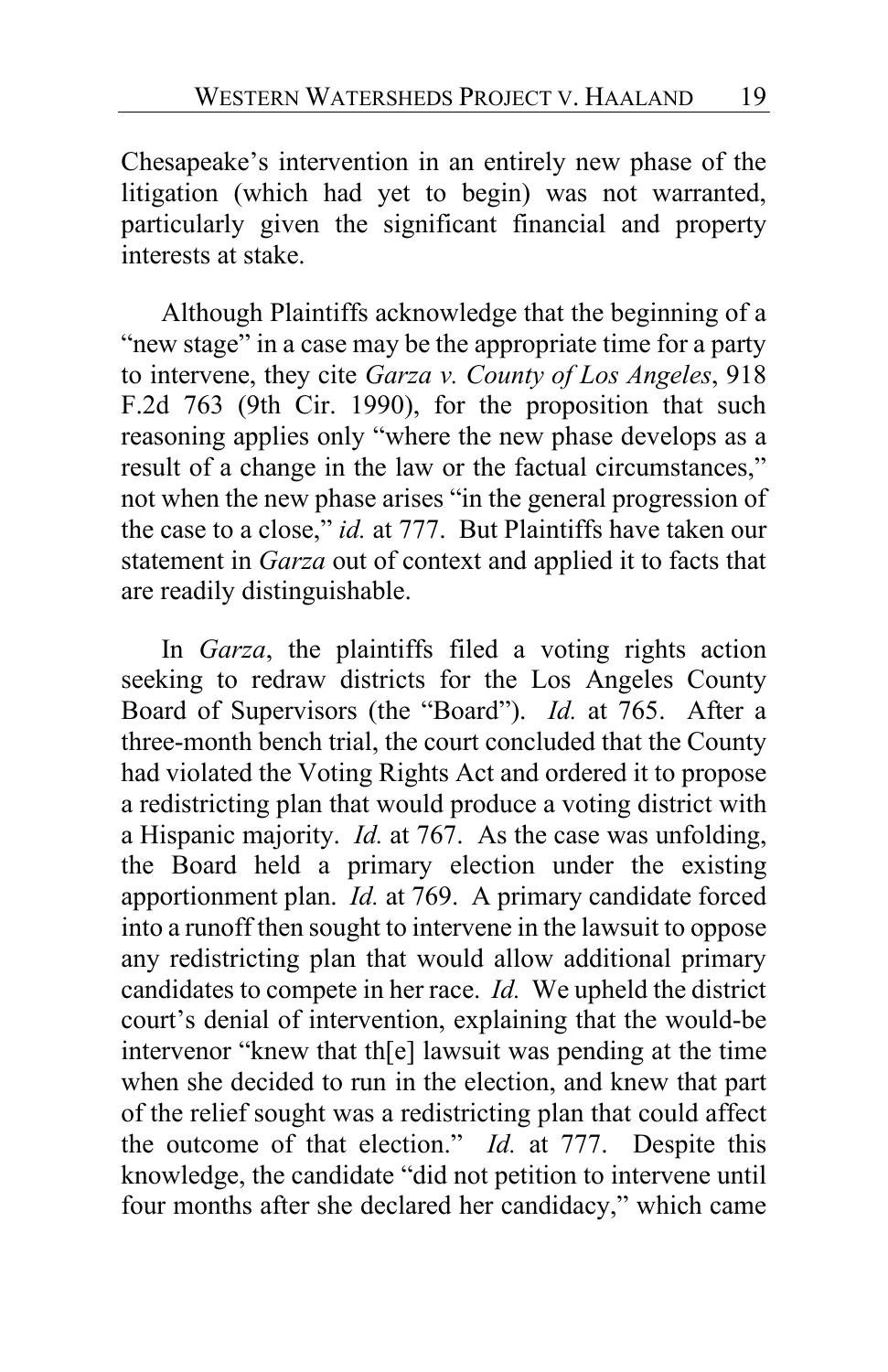nearly two years after the beginning of the case. *Id.* We observed that introducing a new party at such a late stage in the case could produce "irreversible prejudicial delay" in litigation "where time was of the essence." *Id.*

Here, by contrast, there is no evidence that Chesapeake knew about Plaintiffs' lawsuit when it purchased its leases in March 2018 (a month before Plaintiffs even filed suit) or September 2018. *See* pages [22–](#page-21-0)[23](#page-22-0) below.If Chesapeake, like the candidate in *Garza*, had known about Plaintiffs' lawsuit and recognized what the requested remedy might entail, the outcome here would likely be different. But in contrast to the would-be intervenor in *Garza*, Chesapeake did not have such knowledge when it acquired its leases. Thus, the new stage in which it seeks to intervene was not "a foreseeable part of a chain of events" to it as it was to the would-be intervenor in *Garza*. *See* 918 F.2d at 777.

#### 2. Prejudice to Other Parties

We have observed that the second timeliness factor, prejudice to existing parties, is "the most important consideration in deciding whether a motion for intervention is untimely." *Smith*, 830 F.3d at 857 (citation omitted). Under this factor, the only relevant "prejudice" is "that which flows from a prospective intervenor's failure to intervene after he knew, or reasonably should have known, that his interests were not being adequately represented." *Id.* Stated differently, "prejudice" does not arise merely "from the fact that including another party in the case might make resolution more difficult." *Id.* (citation, alteration, and quotation marks omitted).

Here, with respect to Chesapeake's attempted intervention in the Phase One appeal, the sole prejudice identified by the District Court was the fact that Plaintiffs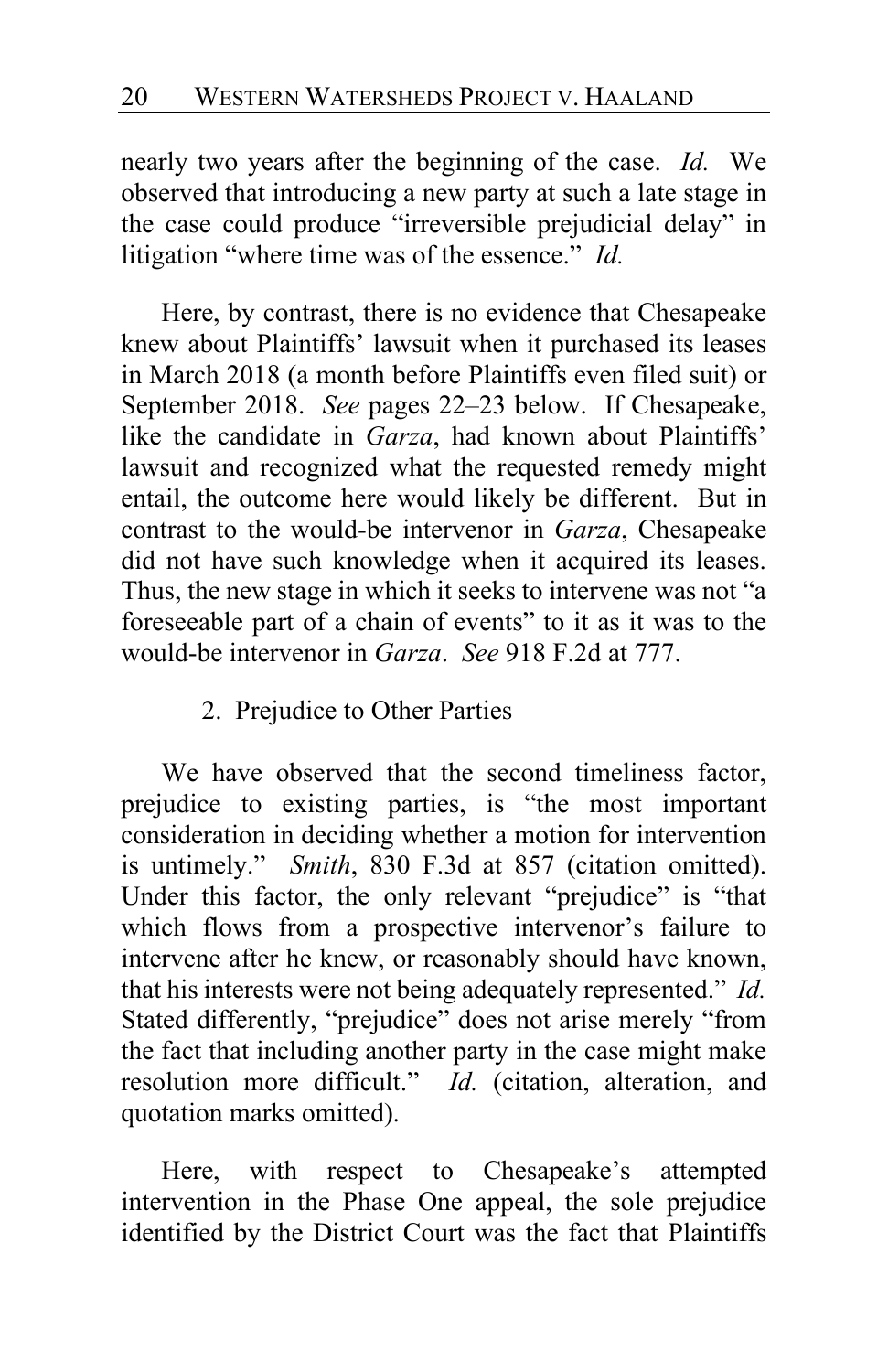would face additional briefing on appeal, including "possible additional arguments not presented to or ruled upon by the [District] Court." If intervention were allowed, the court reasoned, Plaintiffs may face "redundant arguments" and a "piling on" effect. But to support this conclusion, the court cited a single district court decision that did not involve an attempt to intervene on appeal. *See generally Shoshone-Bannock Tribes of Fort Hall Rsrv. v. United States Dep't of Interior*, No. 10-CV-4, 2010 WL 3173108 (D. Idaho Aug. 10, 2010). Apart from the fact that Chesapeake's request to intervene in the Phase One appeal was filed within the time allowed for filing an appeal, and was therefore timely, *see*  pages [16](#page-15-0)[–19](#page-18-0) above, the prejudice identified by the District Court boils down to the likelihood that additional parties and arguments might make resolution of this case more difficult. *See Smith*, 830 F.3d at 857. That is a poor reason to deny intervention, particularly given the possibility that Chesapeake's additional arguments could prove persuasive. That Chesapeake might raise new, legitimate arguments is a reason to grant intervention, not deny it.

The District Court gave the same rationale, virtually word-for-word, when addressing Chesapeake's request to intervene in a subsequent phase affecting its leasehold interests and any briefing under the Footnote Six Protocol. But this rationale carries little if any weight in the context of subsequent phases that had either just begun or had yet to begin. That is, if Chesapeake were allowed to intervene in Phase Four to defend its remaining leasehold interests, Plaintiffs would not be prejudiced by "possible additional arguments not presented to or ruled upon by the [District] Court," or by a "piling on" effect, for this phase was not underway when the court issued its ruling. Once again, the prejudice described by the District Court is merely the likelihood that Plaintiffs might have to confront additional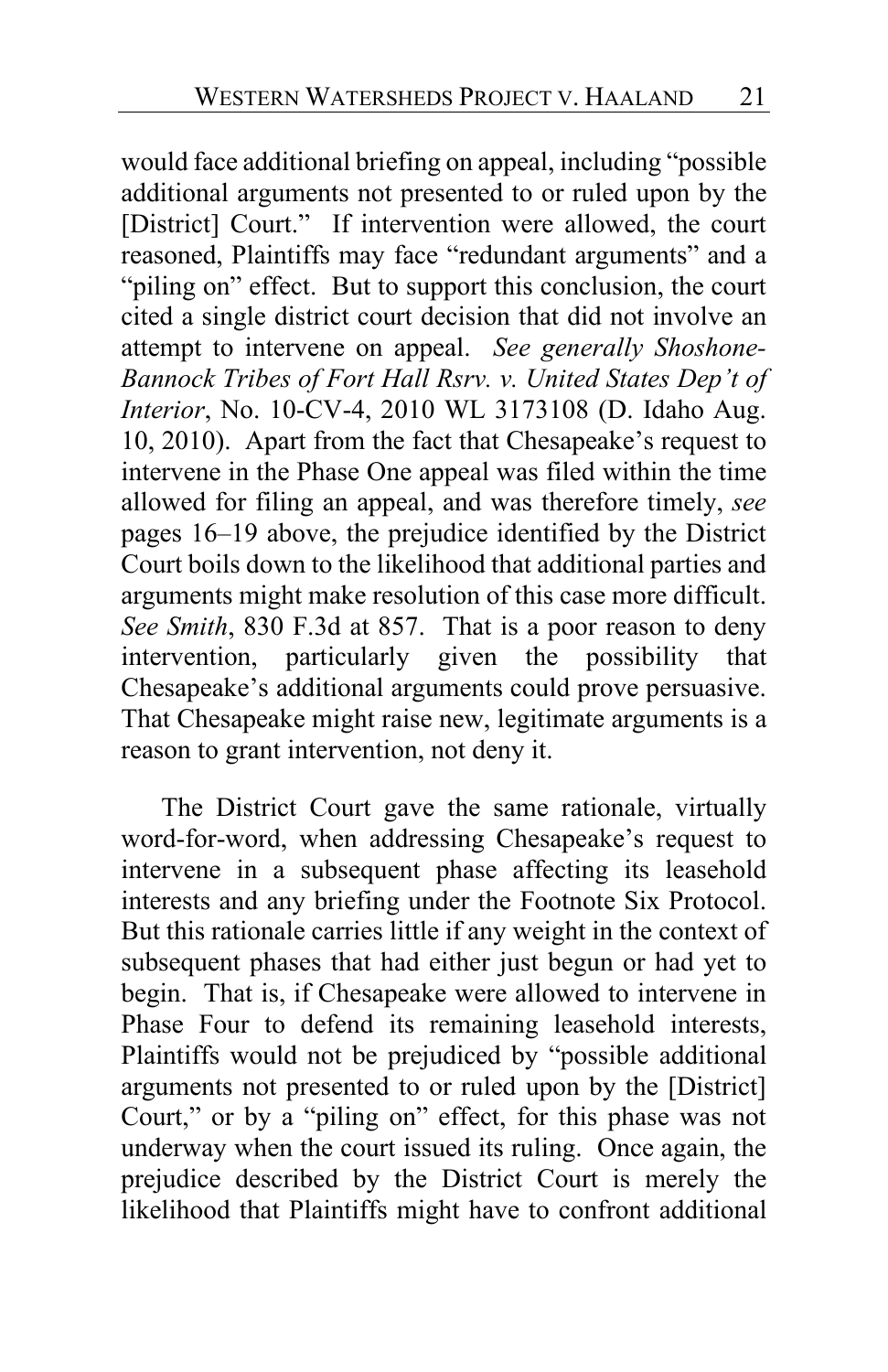briefing and arguments. But that is a predictable risk when challenging over 2,200 leases, across vast swathes of the American West, in a single action. That this litigation may become more tangled and complex with the addition of interested parties is not a basis for denial of intervention. *See Smith v. L.A. Unified Sch. Dist.*, 830 F.3d at 857.

#### 3. Reason For and Length of Delay

The third timeliness factor considers "the length of, and explanation for, any delay in seeking intervention." *Smith v. Marsh*, 194 F.3d 1045, 1051–52 (9th Cir. 1999). In evaluating this factor, courts are to measure the length of an intervenor's delay by reference to the point at which the intervenor knew, or reasonably should have known, that its interests were not being adequately represented by existing parties. *Smith*, 830 F.3d at 859.

<span id="page-21-0"></span>In its July 2020 order denying Chesapeake's request to intervene in the Phase One appeal, the District Court stated that Chesapeake "[was] aware of the lawsuit and that Plaintiffs were seeking to set aside the Phase One leases as part of that litigation, from the date it was filed and as the case developed." Oddly, however, the court's sole support for this statement was Plaintiffs' initial complaint, their motion for partial summary judgment, and WEA's motion to intervene. The court did not explain how these documents put Chesapeake on notice, or should have put it on notice, that its interests were not being adequately represented by existing parties. More problematic is the fact that the court apparently overlooked uncontested record evidence, set forth in the Cryer Declaration, that Chesapeake did not even know "that its leases were involved in this litigation" until the court issued its February 2020 order vacating the sale of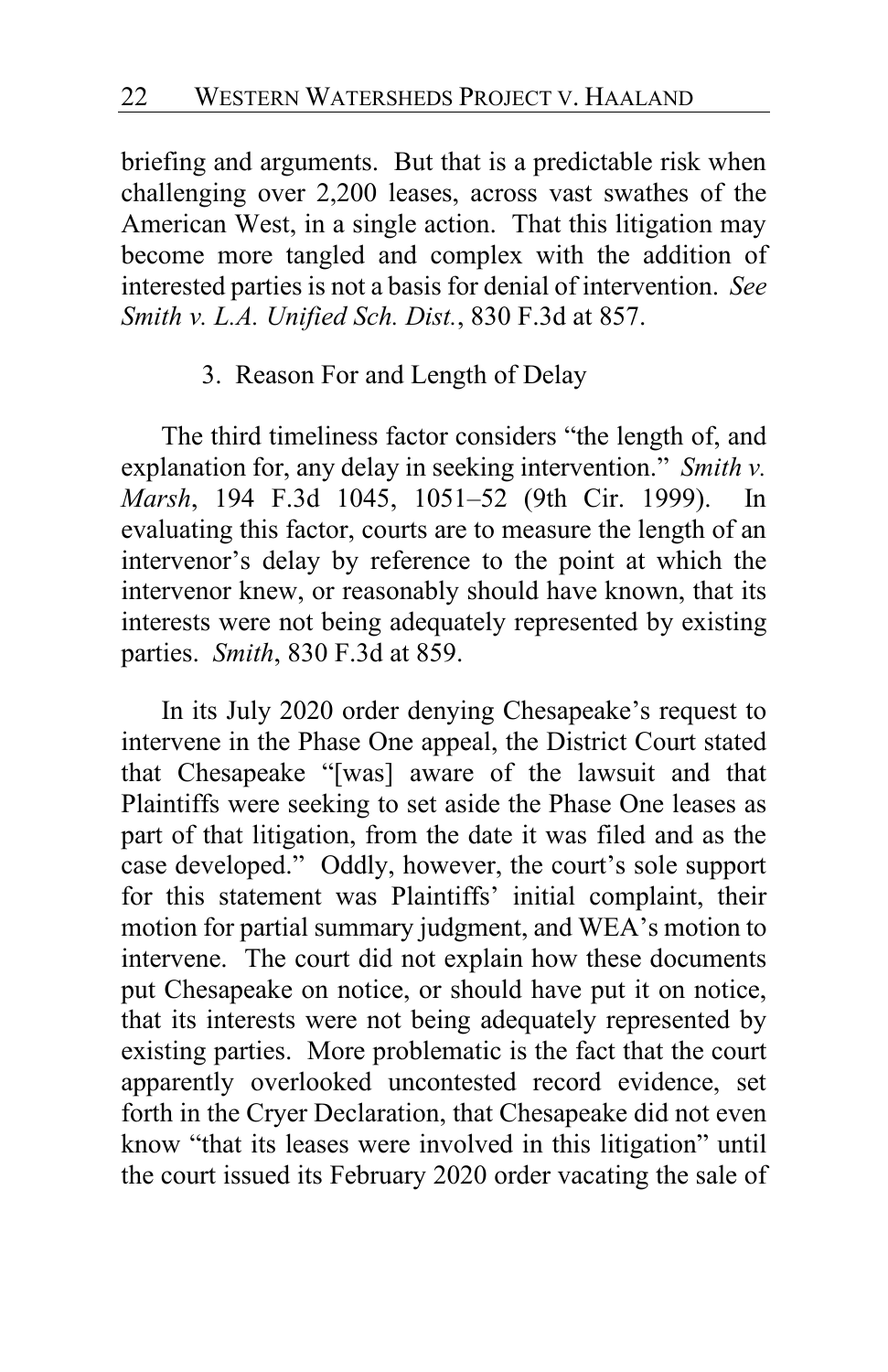two of Chesapeake's leases.**[3](#page-22-1)** If the court had some basis to question this representation, it could have conducted further inquiry by, for example, holding an evidentiary hearing or ordering supplemental declarations from relevant company staff. But there is no evidence in the record that any such inquiry took place, and the court makes no reference to the Cryer Declaration in either of its orders denying intervention. We are left to conclude, therefore, that the court simply overlooked this evidence.

<span id="page-22-0"></span>Similarly, in its order denying Chesapeake's request to intervene in a subsequent phase of the litigation, the District Court stated that Chesapeake, as a member of WEA, was aware of this lawsuit and the fact that Plaintiffs were seeking to vacate its lease sales. Again, however, the court referred to the same documents cited in its previous order without acknowledging the conflicting evidence set forth in the Cryer Declaration. The court did not explain how Chesapeake's membership in WEA, which represents more than 300 companies, would necessarily have put the company on notice that its leases were involved in this litigation.

<span id="page-22-1"></span>**<sup>3</sup>** Plaintiffs argue that Chesapeake failed to raise this argument before the District Court. That is not true. On page 10 of its brief in support of its motion for intervention, Chesapeake stated that it "was not aware until recently that the [District] Court would attempt to vacate and cancel its [l]eases." In support, Chesapeake cited to paragraph 11 of the Cryer Declaration, which states that Chesapeake had only learned that its leases were involved in the litigation in February 2020. Although Chesapeake's brief could have been clearer, it is inaccurate to suggest that Chesapeake did not raise an argument regarding its belated knowledge that its leases were involved in this litigation. Moreover, while parts of Chesapeake's brief might be read to suggest that Chesapeake knew about the litigation generally, Chesapeake did not concede knowing that its leases were involved, as Plaintiffs argue.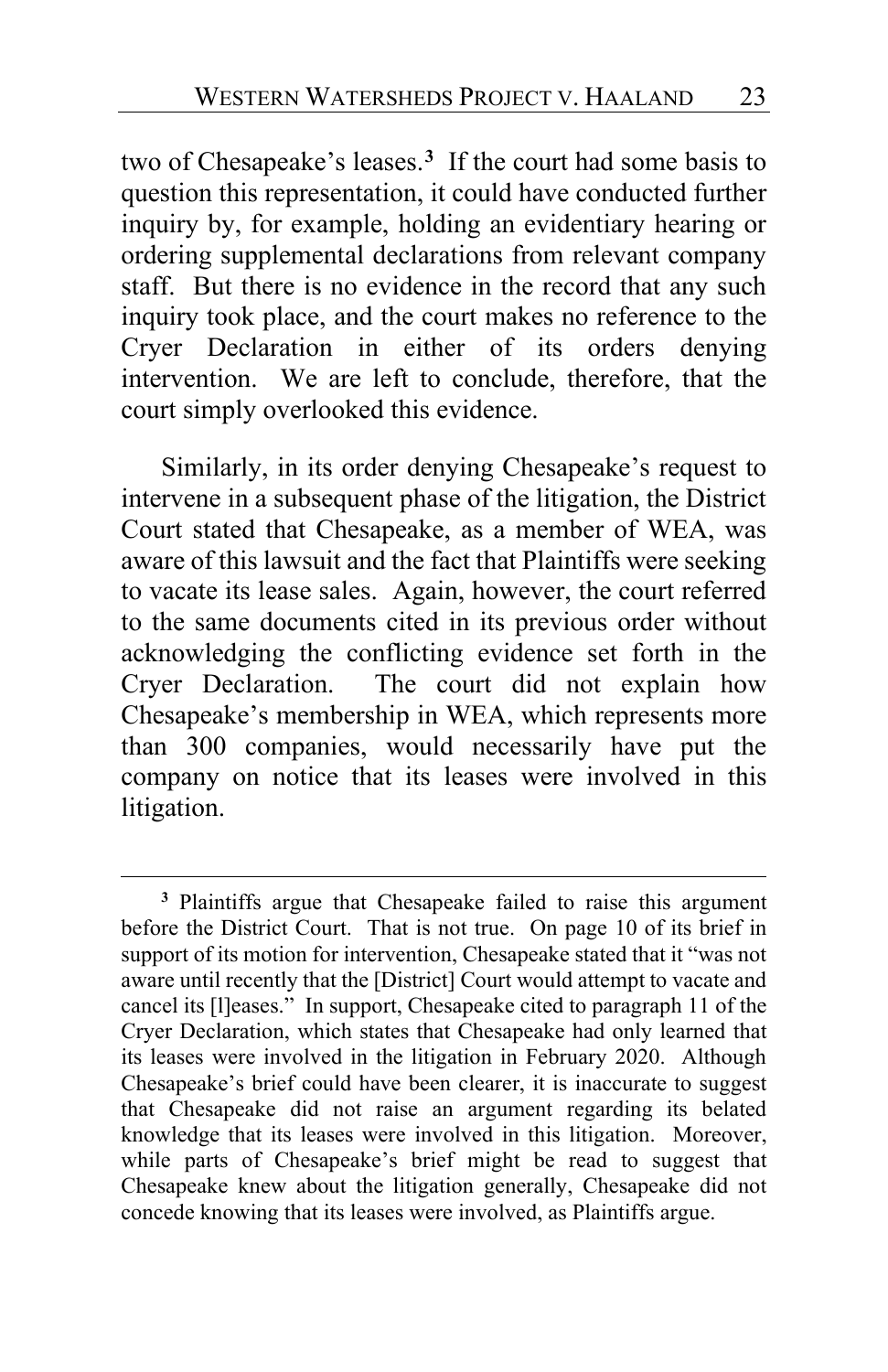Thus, the District Court "erred to the extent it measured the length of [Chesapeake's] delay by reference to events pre-dating the time at which [it was] reasonably on notice that [its] interests were not being adequately represented." *Smith*, 830 F.3d at 859. Although Chesapeake moved to intervene over two years after the start of this litigation, its motion came just three months after it discovered that its leases were involved in this litigation, and just over two weeks after the District Court stayed vacatur of the Phase One lease sales. *Cf. id.* at 859–60 (concluding that intervention motion was timely where the movants sought "to intervene approximately one year after the change in circumstances prompting their motion," but "only weeks after definitively learning that their interests were not adequately represented by the existing parties").

We conclude that under the totality of circumstances, the District Court abused its discretion in finding that Chesapeake's motion for intervention was untimely.

## *B. Adequacy of Representation*

As discussed, intervention under Rule 24(a) also requires Chesapeake to show that its interests "will not be adequately represented by existing parties." *Oakland Bulk*, 960 F.3d at 620. "The burden of showing inadequacy of representation is 'minimal' and satisfied if the applicant can demonstrate that representation of its interests 'may be' inadequate." *Citizens for Balanced Use*, 647 F.3d at 898. To evaluate adequacy of representation, courts consider three factors: "(1) whether the interest of a present party is such that it will undoubtedly make all of a proposed intervenor's arguments; (2) whether the present party is capable and willing to make such arguments; and (3) whether a proposed intervenor would offer any necessary elements to the proceeding that other parties would neglect." *Id.* (citation omitted).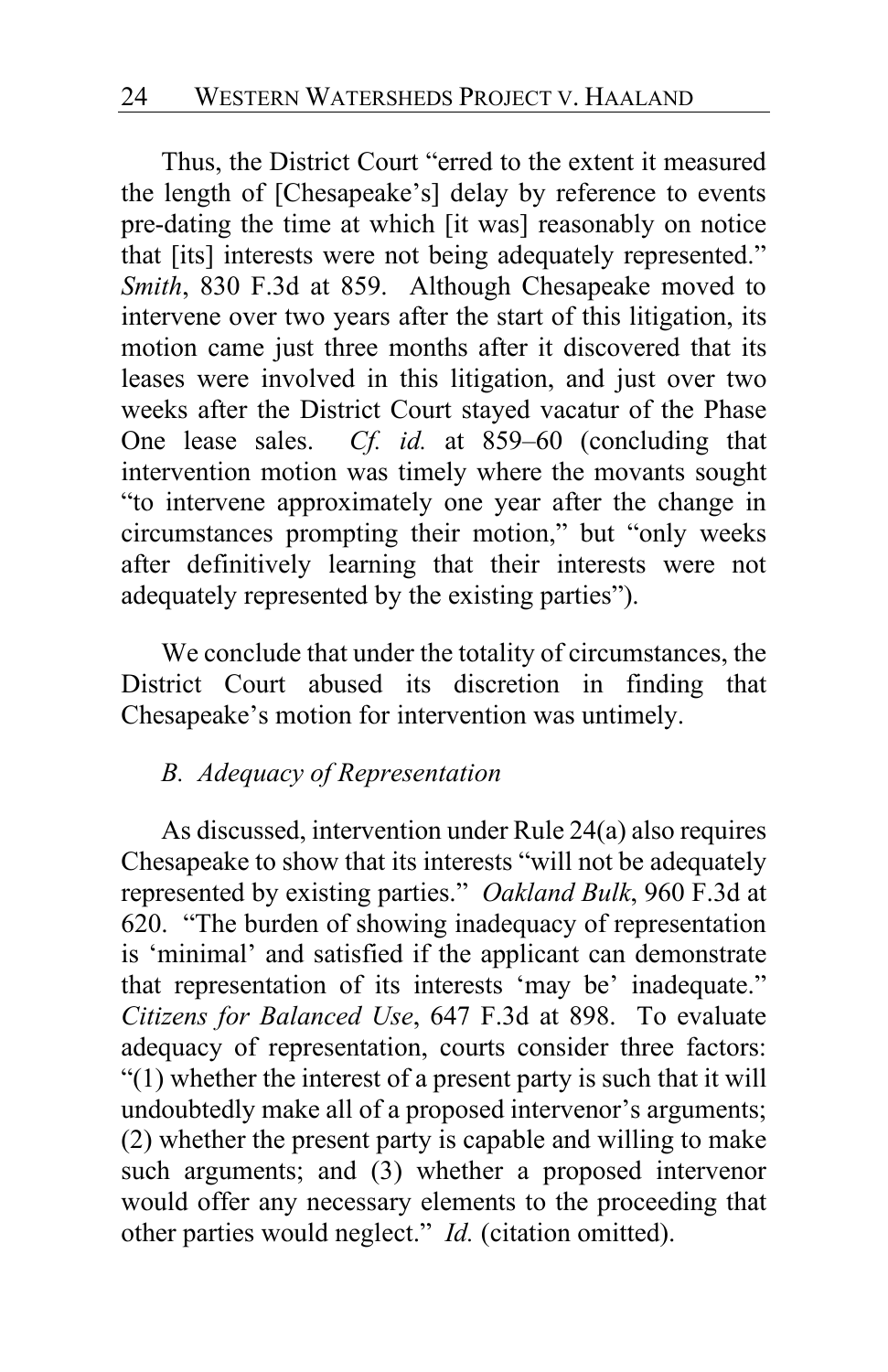It is true that Chesapeake and WEA share the same "ultimate objective" of upholding the Bureau's lease sales; thus, there is a presumption that WEA adequately represents Chesapeake's interests. *See id.* To rebut this presumption, Chesapeake must make a "compelling showing" of inadequate representation. *Id.* Here, Chesapeake has made this showing by establishing that WEA will not "undoubtedly make all of [the] proposed intervenor's arguments," *id.*, contrary to the District Court's conclusion. Indeed, Chesapeake has identified three arguments that WEA did not raise before the District Court. Chesapeake asserts that the execution of a lease constitutes a "subsequent ministerial act," rather than a final agency action, and therefore is not subject to challenge under NEPA and the APA. Chesapeake also argues that under the relevant federal statutes, Plaintiffs, as third parties, do not have the right to seek vacatur of a contract between the United States (as lessor) and Chesapeake (as lessee). Finally, Chesapeake contends that the District Court cannot vacate its leases without following applicable procedures under the Mineral Leasing Act and relevant Bureau regulations. Although Plaintiffs dismiss these arguments as "meritless," the relevant standard requires merely that an existing party cannot or will not "make any *reasonable* argument" that the intervenor would make if it were a party. *Salt River Project Agric. Improvement & Power Dist. v. Lee*, 672 F.3d 1176, 1180 (9th Cir. 2012) (emphasis added). Thus, we need not determine whether these arguments are likely to prevail. That they are colorable is sufficient at this stage.

Our decision in *United States v. Oregon*, 839 F.2d 635 (9th Cir. 1988), illustrates why Chesapeake has made the compelling showing necessary to warrant intervention as of right. In *Oregon*, the United States had sued the State of Oregon pursuant to the Civil Rights of Institutionalized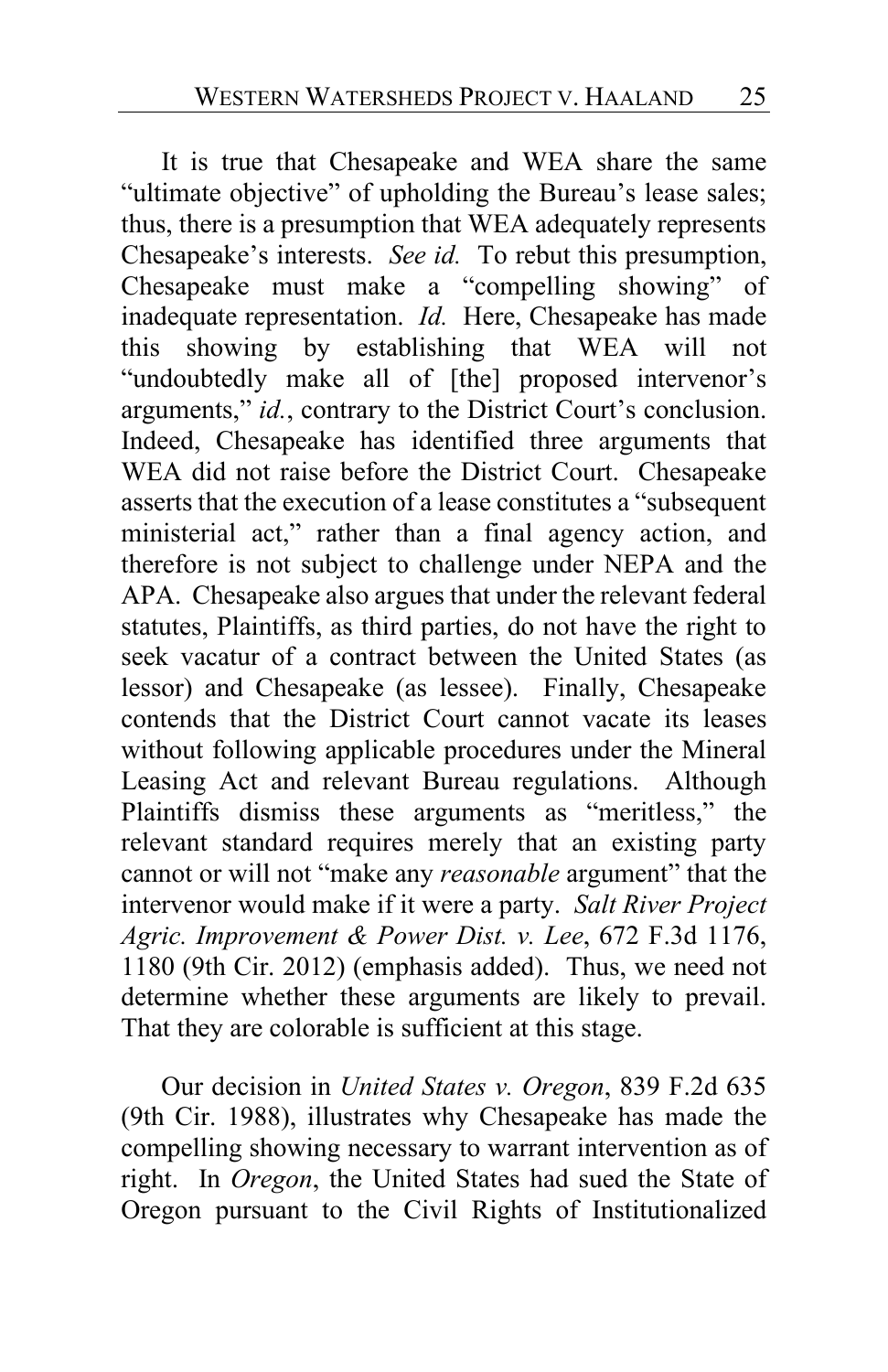Persons Act, 42 U.S.C. § 1997 *et seq.*, alleging that the state had failed to provide "minimally adequate" training, medical care, sanitation, and trained staff to serve the needs of intellectually disabled residents at a long-term care facility. *See id.* at 636. Residents of the facility sought to intervene either as of right, under Rule 24(a), or permissively, under Rule 24(b). *See id.* We reversed the district court's denial of intervention, concluding that the residents were entitled to intervention as of right. *See id.* at 637–39. We explained that although the United States and the residents shared the common "goal of vindicating the [residents'] constitutional rights," it was also "apparent that the government's arguments [would] not include [certain] constitutional deficiencies" which the residents themselves sought to raise. *Id.* at 638. Accordingly, we held that the United States was not adequately representing the specific interests the residents sought to protect. *Id.* So it is here. Although Chesapeake and WEA may share the same ultimate objective in this litigation, Chesapeake has identified several colorable arguments that WEA did not seek to raise in the proceedings below. Indeed, as counsel for Chesapeake observed at oral argument, WEA was given a mere 10 pages in its Phase One merits brief, despite the fact that there were 932 leases at issue. Thus, in addition to our holding in *Oregon*, practical considerations lead us to conclude that WEA cannot adequately represent the more specific "interests [Chesapeake] wish[es] to protect." *Id.*

Finally, as a party with a legally protected interest in contract rights with the federal government, Chesapeake "would offer [a] necessary element[] to the proceeding that other parties would neglect." *Citizensfor Balanced Use*, 647 F.3d at 898. Unlike WEA or the State of Wyoming, Chesapeake actually participated in the challenged lease sales and obtained a property interest that is imperiled by this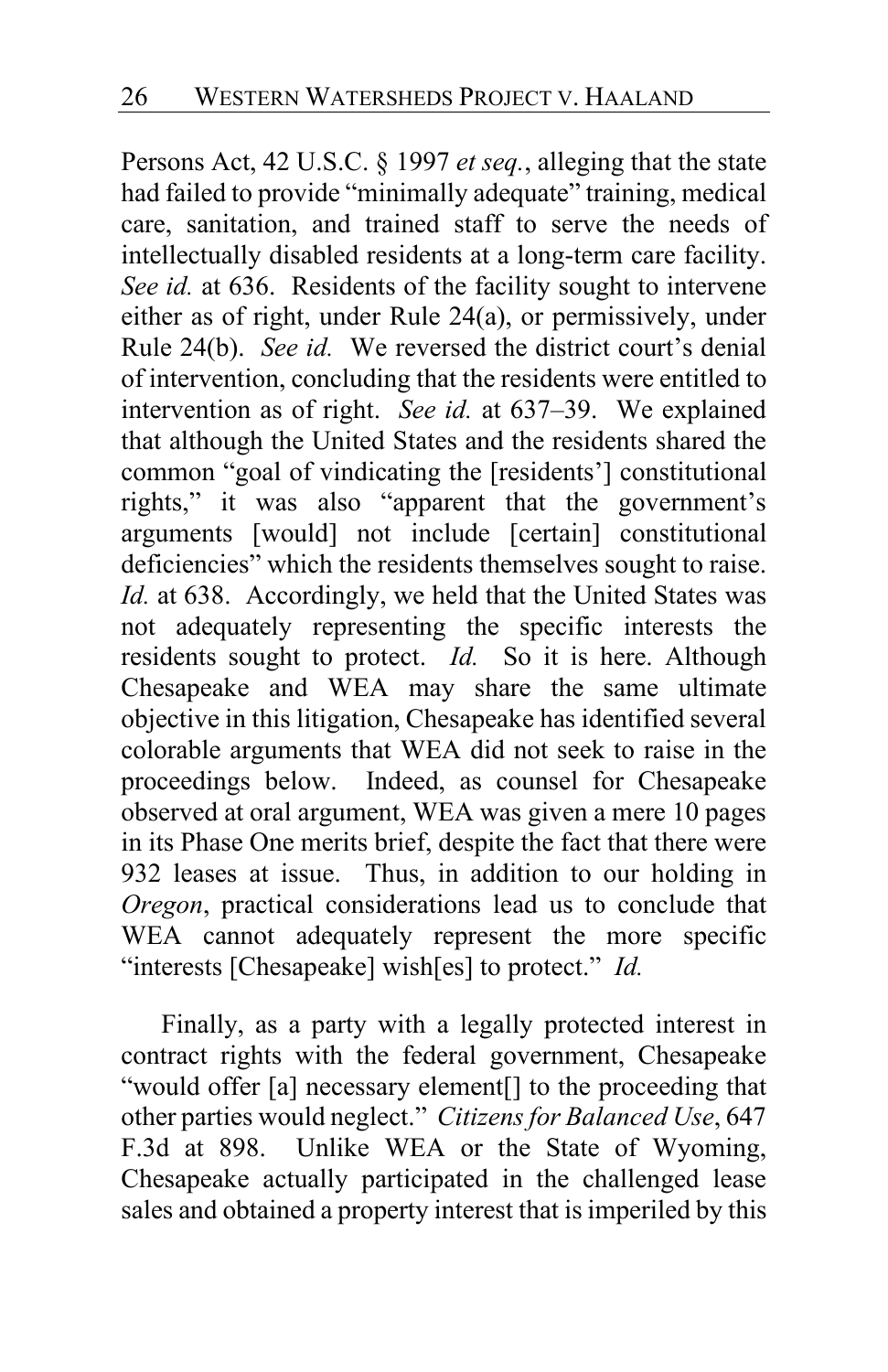litigation. We have observed, in the analogous context of Rule 19, that "a party to a contract is necessary, and if not susceptible to joinder, indispensable to litigation seeking to decimate that contract." *Dawavendewa v. Salt River Project Agric. Improvement & Power Dist.*, 276 F.3d 1150, 1157 (9th Cir. 2002); *see also Lomayaktewa v. Hathaway*, 520 F.2d 1324, 1325 (9th Cir. 1975) ("No procedural principle is more deeply imbedded in the common law than that, in an action to set aside a lease or a contract, all parties who may be affected by the determination of the action are indispensable."). Although Rule 24, unlike Rule 19, does not require us to determine whether Chesapeake is a necessary or indispensable party, the principle identified in the latter context carries persuasive force here. Chesapeake, like the would-be intervenor in *Dawavendewa*, has a substantial due process interest in the outcome of this litigation by virtue of its contract with an existing party. *See*  276 F.3d at 1157 (noting that the "litigation threaten[ed] to impair the [would-be intervenor's] contractual interests, and thus, its fundamental economic relationship with [an existing party]"). This due process interest provides a "necessary element[]" that would otherwise be absent from this case. *See Citizens for Balanced Use*, 647 F.3d at 898.

Admittedly, WEA has intervened for the express purpose of representing companies, such as Chesapeake, that have due process interests in the challenged leases. But WEA is charged with representing over 300 companies "engaged in all aspects" of oil and gas production across the western United States. Whereas Chesapeake took part in a narrow subset of challenged lease sales and seeks to defend a specific property interest in which it has invested millions of dollars, WEA is obligated to represent the more general interests of the oil and gas industry as a whole. It is possible that Chesapeake's more narrow interests (and the arguments